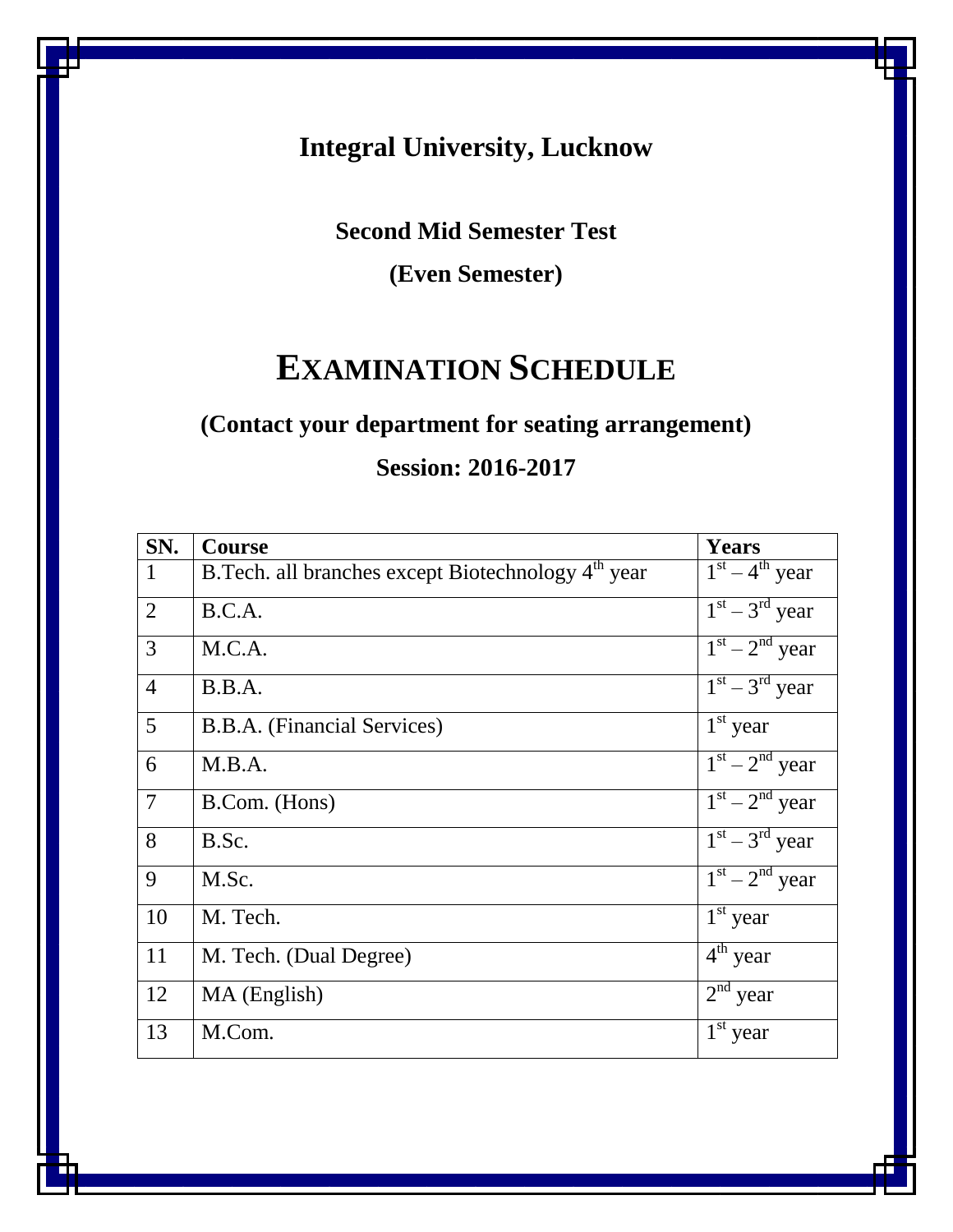## **INTEGRAL UNIVERSITY, LUCKNOW Second Mid Semester Test Schedule, Session 2016-2017 (Even Semester) B.Tech. First Year, Second Semester**

| B.Tech. Group: EC, Electrical, CSE-1, CSE-2, CSE-3 |  |
|----------------------------------------------------|--|
|----------------------------------------------------|--|

| Date           | Day      | $1st$ Shift   | $2nd$ Shift                                          | $3rd$ Shift          | $4th$ Shift                                |
|----------------|----------|---------------|------------------------------------------------------|----------------------|--------------------------------------------|
|                |          | $09:00$ am to | $11:00$ am to                                        | $1:30 \text{ pm}$ to | 3:30 pm to                                 |
|                |          | $10:30$ am    | $12:30 \text{ pm}$                                   | $3:00 \text{ pm}$    | $5:00$ pm                                  |
| March 23, 2017 | Thursday |               | <b>Engineering Mathematics-</b><br>П<br>(MT112)      | ۰                    | <b>Environmental Studies</b><br>$(ES-101)$ |
| March 24, 2017 | Friday   |               | <b>Basic Mechanical</b><br>Engineering<br>$(ME-101)$ | ۰                    | <b>Computer Programming</b><br>$(CS-101)$  |
| March 25, 2017 | Saturday |               | Chemistry<br>$(CH-101)$                              | ۰                    | ۰                                          |

## **B.Tech. Group: ME-1, ME-2, ME-3, CE-1, CE-2, CE-3**

| Date           | Day      | $1st$ Shift   | $2nd$ Shift                     | $3rd$ Shift              | 4 <sup>th</sup> Shift    |
|----------------|----------|---------------|---------------------------------|--------------------------|--------------------------|
|                |          | $09:00$ am to | $11:00$ am to                   | $1:30 \text{ pm}$ to     | $3:30 \text{ pm}$ to     |
|                |          | $10:30$ am    | $12:30 \text{ pm}$              | $3:00 \text{ pm}$        | $5:00$ pm                |
| March 23, 2017 |          |               | <b>Engineering Mathematics-</b> |                          | Professional             |
|                | Thursday |               | П                               | $\blacksquare$           | Communication            |
|                |          |               | (MT112)                         |                          | (LN101)                  |
|                |          |               | <b>Basic Electrical</b>         |                          | <b>Basic Electronics</b> |
| March 24, 2017 | Friday   |               | Engineering                     | $\overline{\phantom{a}}$ | (EC101)                  |
|                |          |               | (EN101)                         |                          |                          |
| March 25, 2017 |          |               | Physics                         |                          |                          |
|                | Saturday |               | (PY101)                         |                          |                          |

## **B.Tech. Group: BT, FT**

| Date           | Day      | $1st$ Shift                 | $2nd$ Shift                                       | $3rd$ Shift                               | 4 <sup>th</sup> Shift                       |
|----------------|----------|-----------------------------|---------------------------------------------------|-------------------------------------------|---------------------------------------------|
|                |          | $09:00$ am to<br>$10:30$ am | $11:00$ am to<br>$12:30$ pm                       | $1:30 \text{ pm}$ to<br>$3:00 \text{ pm}$ | $3:30 \text{ pm}$ to<br>$5:00 \text{ pm}$   |
| March 23, 2017 | Thursday |                             | Mathematics-II for<br>Bioengineering<br>(MT113)   | ۰                                         | Professional<br>Communication<br>$(LN-101)$ |
| March 24, 2017 | Friday   |                             | <b>Basic Electrical</b><br>Engineering<br>(EN101) |                                           | <b>Basic Electronics</b><br>$(EC-101)$      |
| March 25, 2017 | Saturday |                             | Physics for Bioengineering<br>$(PY-102)$          |                                           |                                             |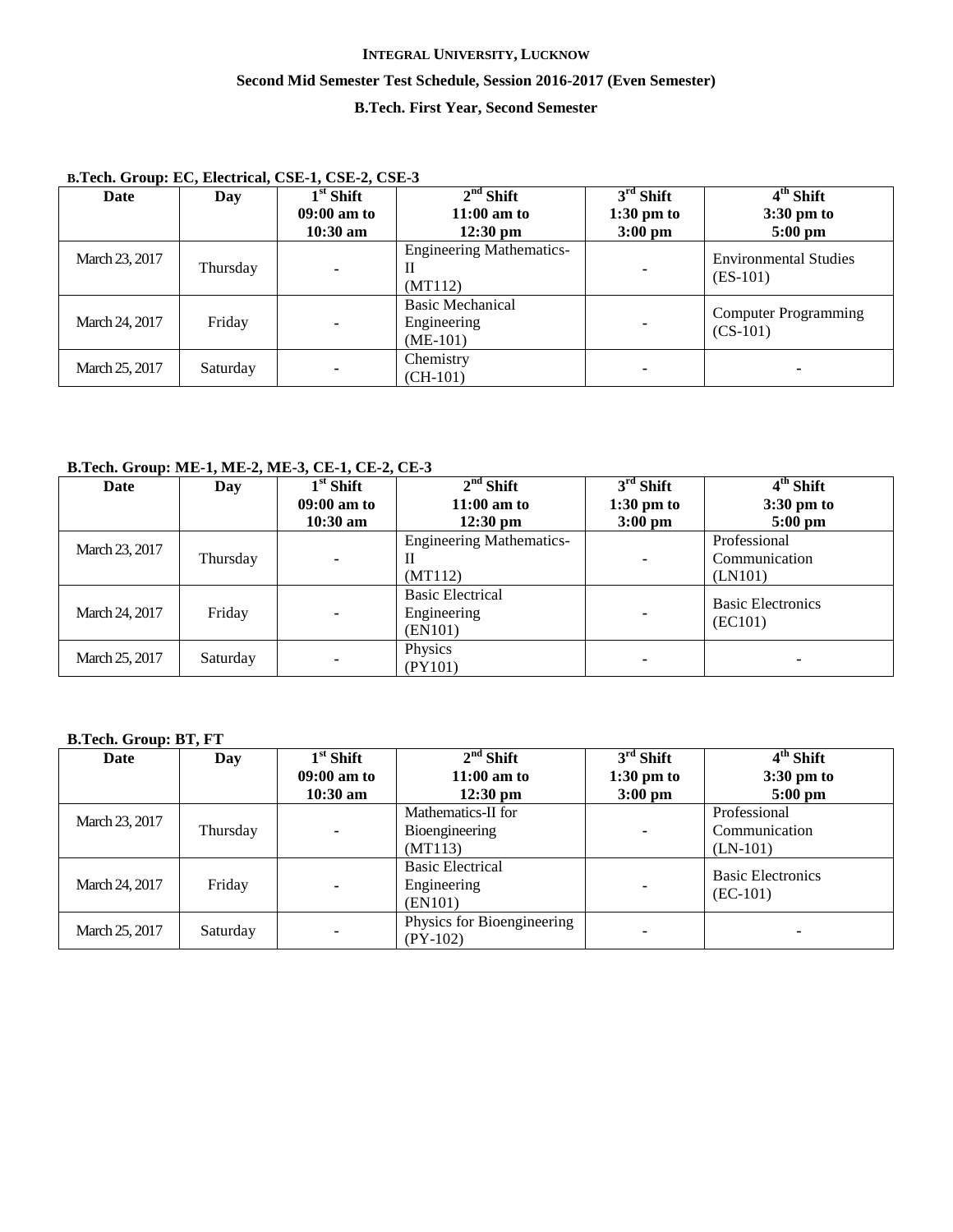### **Second Mid Semester Test Schedule, Session 2016-2017 (Even Semester)**

## **B.C.A., M.C.A., B.B.A.**

### **First Year, Second Semester**

### **B.C.A. (BCA-1, BCA-2,BCA-3, BCA-4)**

| Date           | Day      | $1st$ Shift<br>09:00 am to<br>$10:30$ am | $2nd$ Shift<br>$11:00$ am to<br>$12:30 \text{ pm}$       | $3rd$ Shift<br>$1:30$ pm to<br>$3:00$ pm | $4th$ Shift<br>$3:30$ pm to<br>$5:00$ pm |
|----------------|----------|------------------------------------------|----------------------------------------------------------|------------------------------------------|------------------------------------------|
| March 23, 2017 | Thursday |                                          | Mathematics-II<br>(MT114)                                | ۰                                        | System Analysis and<br>Design<br>(CA105) |
| March 24, 2017 | Friday   |                                          | <b>Advanced Professional</b><br>Communication<br>(LN201) |                                          | <b>Computer Organization</b><br>(CA106)  |
| March 25, 2017 | Saturday | -                                        | Data Structure using C<br>(CA107)                        | ۰                                        |                                          |

### **M.C.A.**

| Date           | Day      | $1st$ Shift   | $2nd$ Shift              | $3rd$ Shift    | $4th$ Shift               |
|----------------|----------|---------------|--------------------------|----------------|---------------------------|
|                |          | $09:00$ am to | $11:00$ am to            | $1:30$ pm to   | $3:30 \text{ pm}$ to      |
|                |          | $10:30$ am    | $12:30 \text{ pm}$       | $3:00$ pm      | $5:00 \text{ pm}$         |
| March 23, 2017 |          |               | Accounting and Financial |                | Data and File Structure   |
|                | Thursday |               | Management               | ٠              | using C                   |
|                |          |               | (BM434)                  |                | (CA407)                   |
|                |          |               | Unix and Shell           |                | Introduction to Operation |
| March 24, 2017 | Friday   |               | Programming              | ۰              | Research                  |
|                |          |               | (CA408)                  |                | (CA409)                   |
|                |          |               |                          |                | Computer Architecture and |
| March 25, 2017 | Saturday |               | E-Commerce<br>(CA412)    | $\blacksquare$ | Microprocessor            |
|                |          |               |                          |                | (CA4013)                  |

### **B.B.A. (BBA-1, BBA-2)**

| Date           | Day      | $1st$ Shift   | $2nd$ Shift                   | $3rd$ Shift          | 4 <sup>th</sup> Shift     |
|----------------|----------|---------------|-------------------------------|----------------------|---------------------------|
|                |          | $09:00$ am to | $11:00$ am to                 | $1:30 \text{ pm}$ to | $3:30 \text{ pm}$ to      |
|                |          | $10:30$ am    | $12:30 \text{ pm}$            | $3:00$ pm            | $5:00 \text{ pm}$         |
| March 23, 2017 |          |               | Basic of Financial            |                      | Introduction to Marketing |
|                | Thursday |               | Accounting                    | ۰                    | Management                |
|                |          |               | (BM113)                       |                      | (BM114)                   |
|                | Friday   |               | Micro Economics               |                      | Personnel Management      |
| March 24, 2017 |          |               | (BM115)                       | $\blacksquare$       | (BM116)                   |
|                |          |               | <b>Statistical Methods in</b> |                      | Computer in Business      |
| March 25, 2017 | Saturday |               | <b>Business</b>               | ۰                    | (CS105)                   |
|                |          |               | (MT115)                       |                      |                           |

## **B.B.A. (Financial Services)**

| Date           | Day      | $1st$ Shift   | $2nd$ Shift                                          | $3rd$ Shift          | $4th$ Shift                                                  |
|----------------|----------|---------------|------------------------------------------------------|----------------------|--------------------------------------------------------------|
|                |          | $09:00$ am to | $11:00$ am to                                        | $1:30 \text{ pm}$ to | $3:30 \text{ pm}$ to                                         |
|                |          | $10:30$ am    | $12:30 \text{ pm}$                                   | $3:00 \text{ pm}$    | $5:00$ pm                                                    |
| March 23, 2017 | Thursday |               | Accounting-II<br>(BM153)                             |                      | <b>Elementary Business</b><br>Mathematics<br>(MT127)         |
| March 24, 2017 | Friday   |               | Principles of<br>Organizational Behaviour<br>(BM154) |                      | <b>Applied Macro Economics</b><br>(BM155)                    |
| March 25, 2017 | Saturday | ۰.            | Logistics and Supply<br>Chain Management<br>(BM156)  | ۰                    | Introduction to Indian<br><b>Financial System</b><br>(BM157) |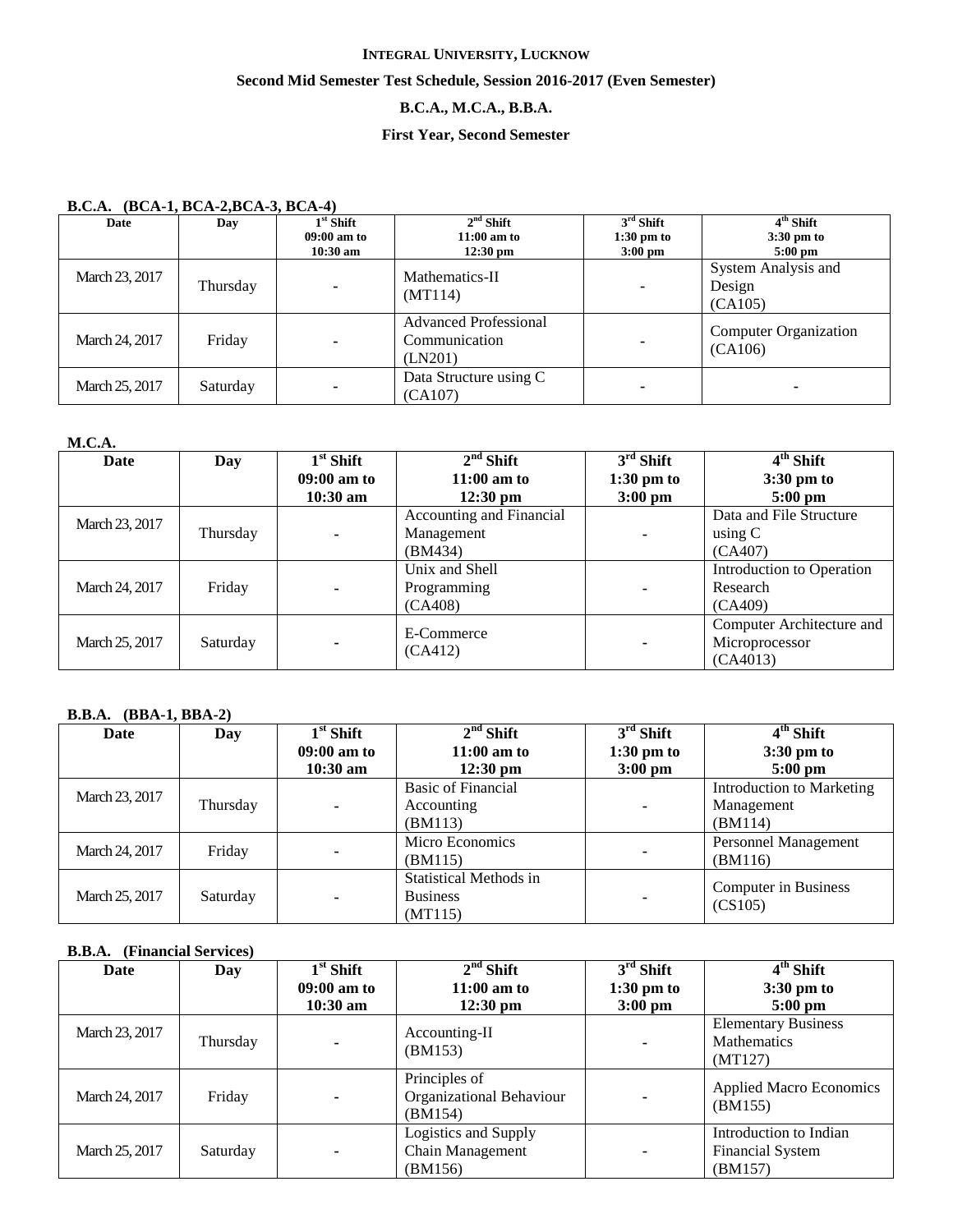### **B.Com., M.Com., M.B.A.**

### **First Year, Second Semester**

### **B.Com. (Honours) (BCom-1, BCom-2)**

| Date           | Day      | $1st$ Shift   | $2nd$ Shift                  | $3rd$ Shift       | $4th$ Shift                |
|----------------|----------|---------------|------------------------------|-------------------|----------------------------|
|                |          | $09:00$ am to | $11:00$ am to                | $1:30$ pm to      | 3:30 pm to                 |
|                |          | $10:30$ am    | $12:30 \text{ pm}$           | $3:00 \text{ pm}$ | $5:00 \text{ pm}$          |
| March 23, 2017 | Thursday |               | <b>Business Organization</b> |                   | <b>Business Statistics</b> |
|                |          |               | (BM105)                      |                   | (MT116)                    |
| March 24, 2017 | Friday   |               | <b>Public Finance</b>        |                   | <b>Advance Accounting</b>  |
|                |          |               | (BM106)                      |                   | (BM107)                    |
|                |          |               | Introduction to Business     |                   | Computerised Accounting    |
| March 25, 2017 | Saturday |               | Environment                  |                   | (BM109)                    |
|                |          |               | (BM108)                      |                   |                            |

### **M.Com.**

| Date           | Day      | $1st$ Shift   | $2nd$ Shift                                                                   | $3rd$ Shift          | 4 <sup>th</sup> Shift                                         |
|----------------|----------|---------------|-------------------------------------------------------------------------------|----------------------|---------------------------------------------------------------|
|                |          | $09:00$ am to | $11:00$ am to                                                                 | $1:30 \text{ pm}$ to | 3:30 pm to                                                    |
|                |          | $10:30$ am    | $12:30 \text{ pm}$                                                            | $3:00 \text{ pm}$    | $5:00$ pm                                                     |
| March 23, 2017 | Thursday |               | <b>Advance Corporate</b><br>Accounting – Theories<br>and Practices<br>(BM447) |                      | <b>Indirect Taxation</b><br>(BM448)                           |
| March 24, 2017 | Friday   |               | Advance Economic<br>Theory and Practices<br>(BM449)                           |                      | Labour Legislation<br>(BM450)                                 |
| March 25, 2017 | Saturday |               | <b>International Trade</b><br>(BM451)                                         |                      | Computer Application in<br>Business and Accounting<br>(BM452) |

## **M.B.A. (MBA-1, MBA-2)**

| <b>Date</b>    | <b>Day</b> | $1st$ Shift                                                                                                                                                              | $2nd$ Shift                                                                                                | $3rd$ Shift                                                                                                                            | $4th$ Shift                                                                                                  |
|----------------|------------|--------------------------------------------------------------------------------------------------------------------------------------------------------------------------|------------------------------------------------------------------------------------------------------------|----------------------------------------------------------------------------------------------------------------------------------------|--------------------------------------------------------------------------------------------------------------|
|                |            | $09:00$ am to                                                                                                                                                            | $11:00$ am to                                                                                              | $1:30 \text{ pm to}$                                                                                                                   | $3:30 \text{ pm}$ to                                                                                         |
|                |            | 10:30 am                                                                                                                                                                 | 12:30 pm                                                                                                   | $3:00$ pm                                                                                                                              | $5:00$ pm                                                                                                    |
| March 23, 2017 | Thursday   |                                                                                                                                                                          | <b>Business Research</b><br>Methods<br>(BM406)                                                             |                                                                                                                                        | Financial<br>Management<br>(BM407)                                                                           |
| March 24, 2017 | Friday     |                                                                                                                                                                          | Organizational Behavior<br>(BM408)                                                                         |                                                                                                                                        | Production and<br>Operations<br>Management<br>(BM409)                                                        |
| March 25, 2017 | Saturday   |                                                                                                                                                                          | Retail Management<br>(BM413)<br>Capital & Money Market<br>(BM414)<br><b>Industrial Relation</b><br>(BM419) |                                                                                                                                        | Sales Management<br>(BM412)<br><b>International Finance</b><br>(BM415)<br>Training<br>Methodology<br>(BM420) |
| March 27, 2017 | Monday     | Marketing of<br><b>Services</b><br>(BM411)<br><b>Merchant Banking</b><br>and Financial<br><b>Services</b><br>(BM416)<br>Corporate<br>Compensation<br>Strategy<br>(BM418) |                                                                                                            | Consumer Behaviour<br>(BM410)<br>Security Analysis and<br>Portfolio<br>Management<br>(BM417)<br>Organization<br>Development<br>(BM421) |                                                                                                              |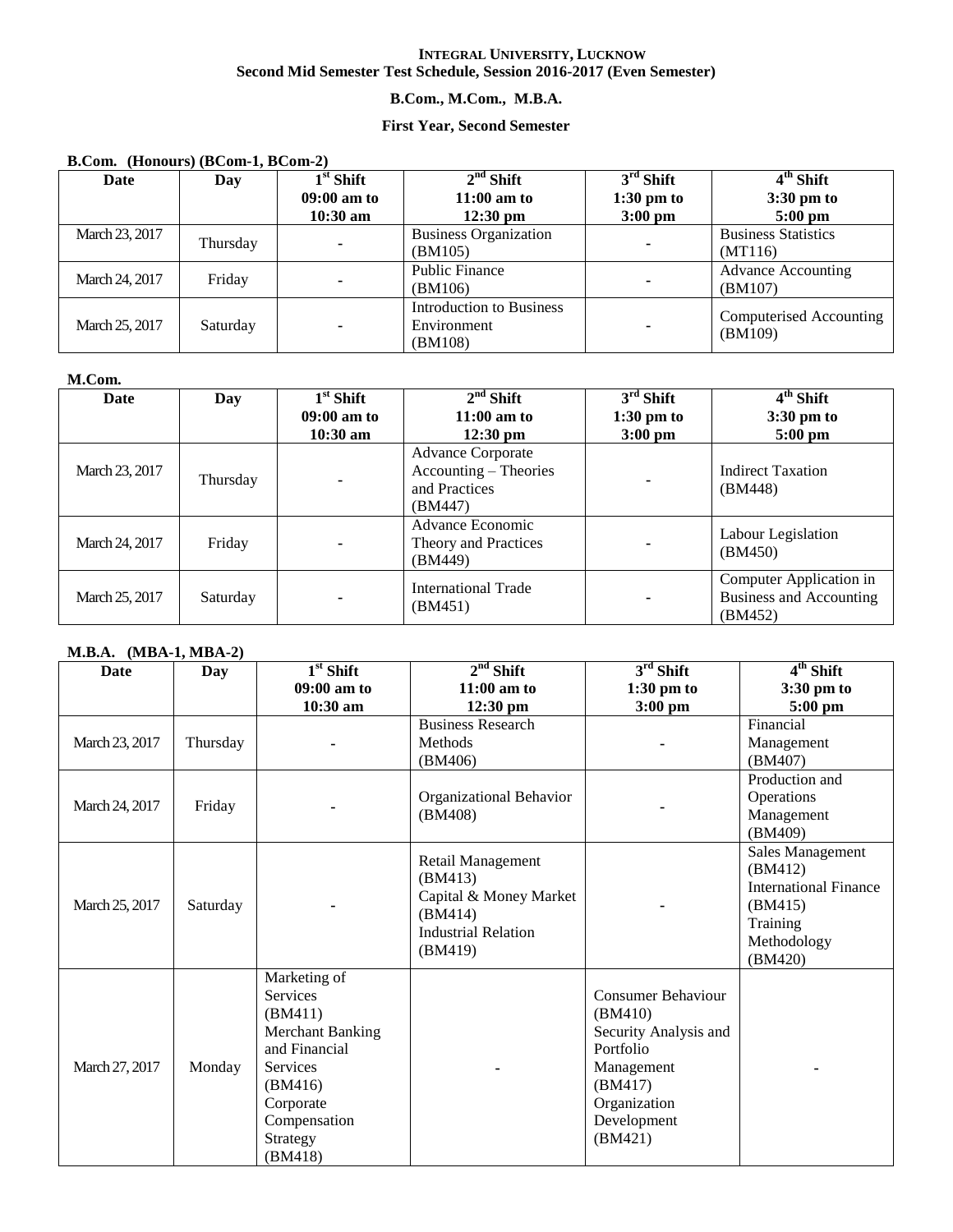### **INTEGRAL UNIVERSITY, LUCKNOW Second Mid Semester Test Schedule, Session 2016-2017 (Even Semester) B.Sc. Biotechnology, Life Sciences, Industrial Chemistry First Year, Second Semester**

#### **B.Sc.. (HONS.) Biotechnology**

| Date           | Day      | $1st$ Shift   | $2nd$ Shift                                   | $3rd$ Shift          | $4th$ Shift                                |
|----------------|----------|---------------|-----------------------------------------------|----------------------|--------------------------------------------|
|                |          | $09:00$ am to | $11:00$ am to                                 | $1:30 \text{ pm to}$ | 3:30 pm to                                 |
|                |          | $10:30$ am    | $12:30 \text{ pm}$                            | $3:00 \text{ pm}$    | $5:00$ pm                                  |
|                |          |               | Fundamental of Organic                        |                      | Fundamental of                             |
| March 23, 2017 | Thursday |               | Chemistry                                     | ۰                    | Environmental                              |
|                |          |               | (CH114)                                       |                      | Studies $(ES-115)$                         |
| March 24, 2017 | Friday   |               | Animal Science<br>(BS111)                     | $\blacksquare$       | Fundamentals of<br>Biochemistry<br>(BS112) |
| March 25, 2017 | Saturday |               | <b>Fundamental of Microbiology</b><br>(BS113) | ۰                    |                                            |

### **B.Sc.. Life Science**

| Date           | Day      | $1st$ Shift   | $2nd$ Shift                 | $3rd$ Shift          | $4th$ Shift        |
|----------------|----------|---------------|-----------------------------|----------------------|--------------------|
|                |          | $09:00$ am to | $11:00$ am to               | $1:30 \text{ pm}$ to | 3:30 pm to         |
|                |          | $10:30$ am    | $12:30 \text{ pm}$          | $3:00$ pm            | $5:00 \text{ pm}$  |
| March 23, 2017 |          | Thursday      | Fundamental of Organic      |                      | Fundamental of     |
|                |          |               | Chemistry                   | ۰                    | Environmental      |
|                |          |               | (CH114)                     |                      | Studies (ES-115)   |
|                | Friday   |               | <b>Plant Diversity</b>      |                      | Animal Diversity-I |
| March 24, 2017 |          |               | (BS131)                     | ۰                    | (BS132)            |
| March 25, 2017 |          |               | Fundamental of Microbiology |                      |                    |
|                | Saturday |               | (BS113)                     |                      |                    |

### **B.Sc.. (HONS.) Industrial Chemistry**

| Date           | Day      | $1st$ Shift<br>$09:00$ am to<br>$10:30$ am | $2nd$ Shift<br>$11:00$ am to<br>$12:30 \text{ pm}$ | $3rd$ Shift<br>$1:30 \text{ pm}$ to<br>$3:00 \text{ pm}$ | $4th$ Shift<br>$3:30 \text{ pm}$ to<br>$5:00 \text{ pm}$ |
|----------------|----------|--------------------------------------------|----------------------------------------------------|----------------------------------------------------------|----------------------------------------------------------|
| March 23, 2017 | Thursday |                                            | <b>Basics of Computer</b><br>$(CS-110)$            |                                                          | Environmental<br>Pollution (CH-107)                      |
| March 24, 2017 | Friday   |                                            | Physical Chemistry -II<br>$(CH-108)$               |                                                          | Inorganic Chemistry II<br>$(CH-109)$                     |
| March 25, 2017 | Saturday | -                                          | Organic Chemistry -II<br>$(CH-110)$                |                                                          |                                                          |

### **B.Sc. (PMC) Physics, Mathematics, Computer**

| Date           | Day      | $1st$ Shift<br>$09:00$ am to<br>$10:30$ am | $2nd$ Shift<br>$11:00$ am to<br>$12:30 \text{ pm}$      | $3rd$ Shift<br>$1:30 \text{ pm}$ to<br>$3:00 \text{ pm}$ | $4th$ Shift<br>$3:30 \text{ pm}$ to<br>$5:00$ pm |
|----------------|----------|--------------------------------------------|---------------------------------------------------------|----------------------------------------------------------|--------------------------------------------------|
| March 23, 2017 | Thursday |                                            | <b>Fundamentals of Environmental</b><br>Science (ES115) |                                                          | Physical Optics and<br>Lasers $(PY108)$          |
| March 24, 2017 | Friday   |                                            | Programming in C<br>(CS116)                             |                                                          | Vector Analysis and<br>Geometry (MT123)          |
| March 25, 2017 | Saturday |                                            | Differential Equations<br>(MT124)                       |                                                          |                                                  |

### **B.Sc. (PME) Physics, Mathematics, Electronics**

| Date           | Day      | $1st$ Shift   | $2nd$ Shift                                             | $3rd$ Shift          | 4 <sup>th</sup> Shift                   |
|----------------|----------|---------------|---------------------------------------------------------|----------------------|-----------------------------------------|
|                |          | $09:00$ am to | $11:00$ am to                                           | $1:30 \text{ pm}$ to | $3:30 \text{ pm}$ to                    |
|                |          | $10:30$ am    | $12:30 \text{ pm}$                                      | $3:00 \text{ pm}$    | $5:00 \text{ pm}$                       |
| March 23, 2017 | Thursday |               | <b>Fundamentals of Environmental</b><br>Science (ES115) |                      | Physical Optics and<br>Lasers $(PY108)$ |
| March 24, 2017 | Friday   |               | Switch Theory & Logic Design<br>(EC123)                 |                      | Vector Analysis and<br>Geometry (MT123) |
| March 25, 2017 | Saturday |               | <b>Differential Equations</b><br>(MT124)                |                      | ۰                                       |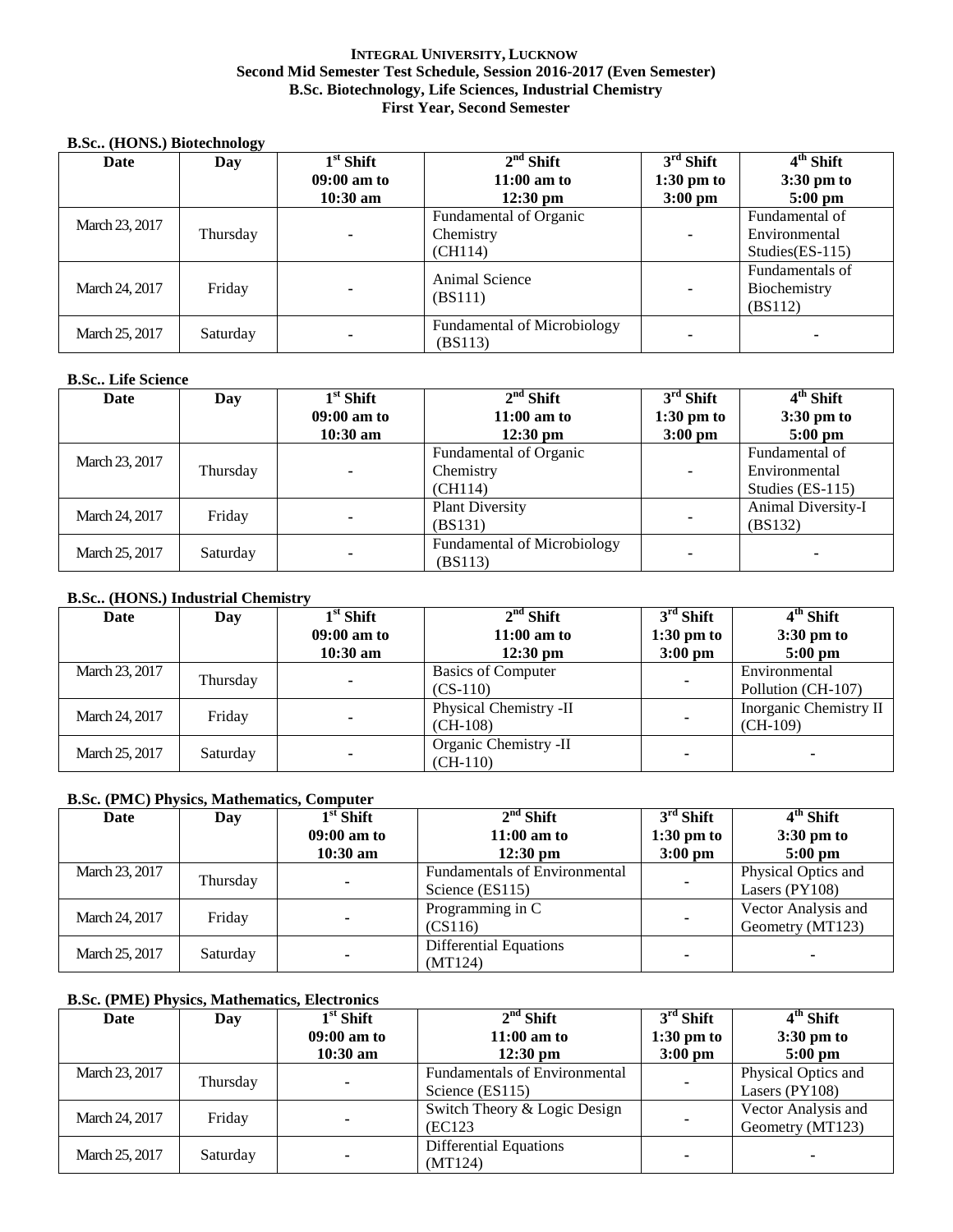## **M.Sc. Biotechnology, Microbiology, Biochemistry**

### **First Year, Second Semester**

### **M. Sc. Biotechnology**

| Date           | ິ<br>Day | $1st$ Shift   | $2nd$ Shift                                                                                                                 | $\overline{3^{rd}}$ Shift | $\overline{4^{th}}$ Shift                         |
|----------------|----------|---------------|-----------------------------------------------------------------------------------------------------------------------------|---------------------------|---------------------------------------------------|
|                |          | $09:00$ am to | $11:00$ am to                                                                                                               | $1:30 \text{ pm}$ to      | $3:30 \text{ pm}$ to                              |
|                |          | $10:30$ am    | $12:30 \text{ pm}$                                                                                                          | $3:00$ pm                 | $5:00$ pm                                         |
| March 23, 2017 | Thursday |               | Gene Expression & Regulation<br>(BS411)                                                                                     | ۰                         | Enzymology &<br><b>Enzyme Kinetics</b><br>(BS412) |
| March 24, 2017 | Friday   |               | Metabolism & Bioengertics<br>(BS413)                                                                                        |                           | Microbiology<br>(BS414)                           |
| March 25, 2017 | Saturday |               | <b>Molecular Genetics</b><br>(BS415)<br><b>Environmental Biology</b><br>(BS416)<br><b>Pharmaceutical Biology</b><br>(BS417) | ۰                         |                                                   |

### **M. Sc. Microbiology**

| Date           | Day      | $1st$ Shift    | $2nd$ Shift                                        | $3rd$ Shift          | $4th$ Shift                                                                         |
|----------------|----------|----------------|----------------------------------------------------|----------------------|-------------------------------------------------------------------------------------|
|                |          | $09:00$ am to  | $11:00$ am to                                      | $1:30 \text{ pm}$ to | 3:30 pm to                                                                          |
|                |          | $10:30$ am     | $12:30$ pm                                         | $3:00$ pm            | $5:00$ pm                                                                           |
| March 23, 2017 | Thursday | $\blacksquare$ | Microbial Metabolism<br>(BS451)                    | $\blacksquare$       | Microbial Diversity<br>(BS454)<br>Enzymology &<br><b>Enzyme Kinetics</b><br>(BS412) |
| March 24, 2017 | Friday   |                | Molecular Biology<br>(BS452)                       | $\blacksquare$       | Industrial<br>Microbiology $\&$<br>Fermentation<br>Technology<br>(BS453)            |
| March 25, 2017 | Saturday |                | <b>Bioinformatics and Biostatistics</b><br>(MT412) |                      |                                                                                     |

### **M. Sc. Biochemistry**

| Date           | Day      | $1st$ Shift   | $2nd$ Shift                                                                                                                 | $3rd$ Shift          | $4th$ Shift                                       |
|----------------|----------|---------------|-----------------------------------------------------------------------------------------------------------------------------|----------------------|---------------------------------------------------|
|                |          | $09:00$ am to | $11:00$ am to                                                                                                               | $1:30 \text{ pm}$ to | 3:30 pm to                                        |
|                |          | $10:30$ am    | $12:30$ pm                                                                                                                  | $3:00$ pm            | $5:00$ pm                                         |
| March 23, 2017 | Thursday |               | Gene Expression & Regulation<br>(BS411)                                                                                     |                      | Enzymology &<br><b>Enzyme Kinetics</b><br>(BS412) |
| March 24, 2017 | Friday   |               | Metabolism & Bioengertics<br>(BS413)                                                                                        |                      | Cytology & Cell<br>Signalling<br>(BS431)          |
| March 25, 2017 | Saturday |               | <b>Molecular Genetics</b><br>(BS415)<br><b>Environmental Biology</b><br>(BS416)<br><b>Pharmaceutical Biology</b><br>(BS417) | -                    | -                                                 |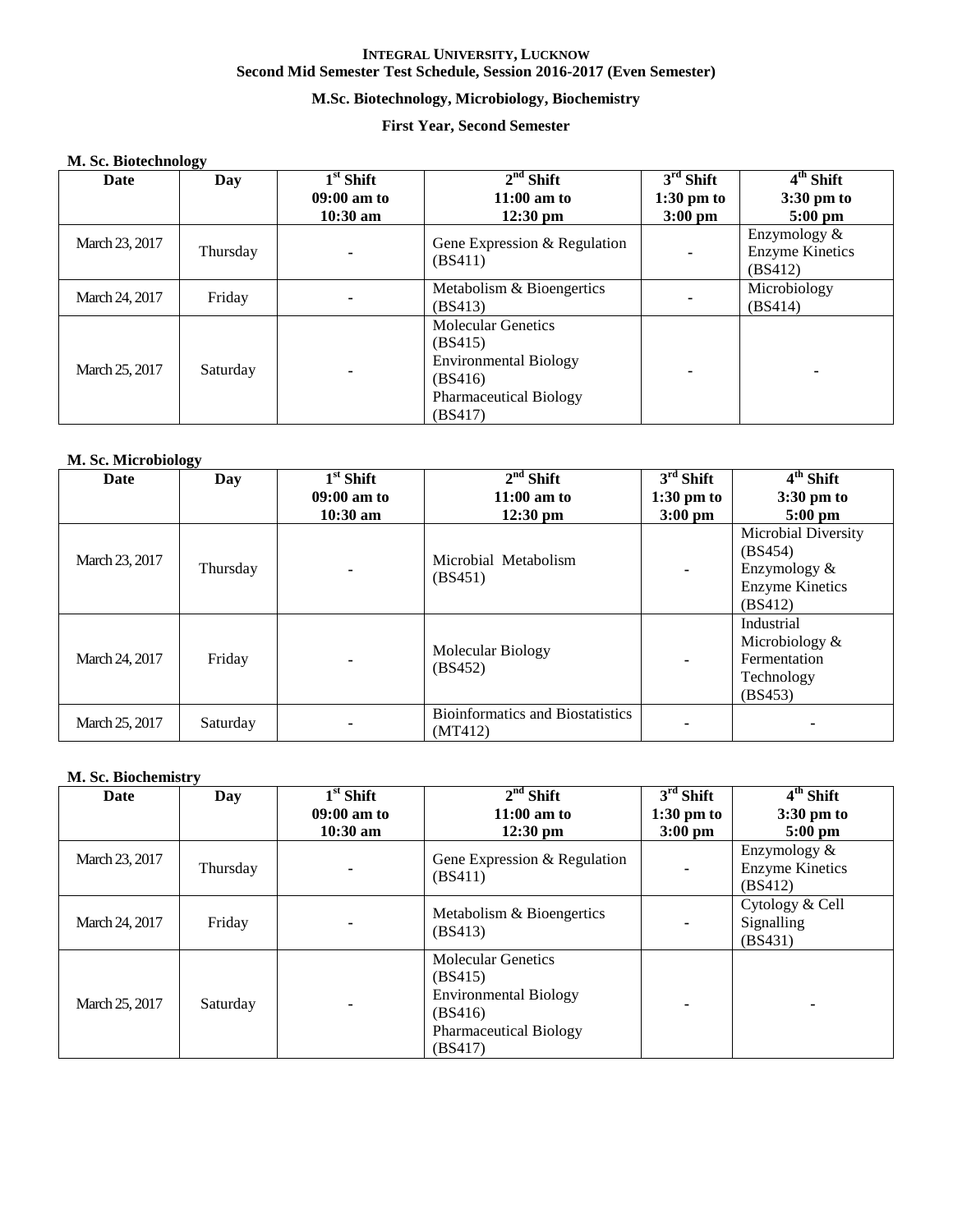## **M.Sc. Physics, Industrial Chemistry, Mathematics**

### **First Year, Second Semester**

### **M. Sc. Physics**

| Date           | Day      | $1st$ Shift   | $2nd$ Shift                                | $3rd$ Shift          | $4th$ Shift                                |
|----------------|----------|---------------|--------------------------------------------|----------------------|--------------------------------------------|
|                |          | $09:00$ am to | $11:00$ am to                              | $1:30 \text{ pm}$ to | $3:30 \text{ pm}$ to                       |
|                |          | $10:30$ am    | $12:30 \text{ pm}$                         | $3:00 \text{ pm}$    | $5:00 \text{ pm}$                          |
| March 23, 2017 | Thursday |               | <b>Quantum Mechanics -II</b><br>(PY407)    |                      | Electromagnetic Theory<br>(PY408)          |
| March 24, 2017 | Friday   |               | <b>Condensed Matter Physics</b><br>(PY409) |                      | Nuclear and Particle<br>Physics<br>(PY410) |
| March 25, 2017 | Saturday |               | <b>Digital Electronics</b><br>(PY411)      |                      |                                            |

### **M. Sc. Industrial Chemistry**

| <b>Date</b>    | Day      | $1st$ Shift   | $2nd$ Shift                                        | $3rd$ Shift          | 4 <sup>th</sup> Shift                                                                     |
|----------------|----------|---------------|----------------------------------------------------|----------------------|-------------------------------------------------------------------------------------------|
|                |          | $09:00$ am to | $11:00$ am to                                      | $1:30 \text{ pm}$ to | $3:30 \text{ pm}$ to                                                                      |
|                |          | $10:30$ am    | $12:30 \text{ pm}$                                 | $3:00$ pm            | $5:00 \text{ pm}$                                                                         |
| March 23, 2017 | Thursday |               | Heavy & Fine Chemicals<br>$(CH-407)$               |                      | Modern Instrumental<br>Methods of Analysis &<br>Computational<br>Techniques<br>$(CH-408)$ |
| March 24, 2017 | Friday   |               | <b>Chemistry of Natural Products</b><br>$(CH-409)$ |                      | Corrosion, Lubrication<br>and Paint Technology<br>$(CH-410)$                              |
| March 25, 2017 | Saturday |               | <b>Pharmaceutical Chemistry</b><br>$(CH-411)$      |                      |                                                                                           |

### **M. Sc. Mathematics**

| Date           | Day      | $1st$ Shift   | $2nd$ Shift                           | $3rd$ Shift          | 4 <sup>th</sup> Shift       |
|----------------|----------|---------------|---------------------------------------|----------------------|-----------------------------|
|                |          | $09:00$ am to | $11:00$ am to                         | $1:30 \text{ pm}$ to | $3:30 \text{ pm}$ to        |
|                |          | $10:30$ am    | $12:30 \text{ pm}$                    | $3:00$ pm            | $5:00$ pm                   |
|                |          |               |                                       |                      | Problem Solving and         |
| March 23, 2017 | Thursday |               | Differential Geometry -I              |                      | <b>Computer Programming</b> |
|                |          |               | (MT413)                               |                      | Through C                   |
|                |          |               |                                       |                      | (MT417)                     |
| March 24, 2017 | Friday   |               | <b>Numerical Analysis</b>             |                      | Linear Algebra              |
|                |          |               | (MT415)                               |                      | (MT416)                     |
| March 25, 2017 | Saturday |               | <b>Partial Differential Equations</b> |                      |                             |
|                |          |               | (MT414)                               |                      |                             |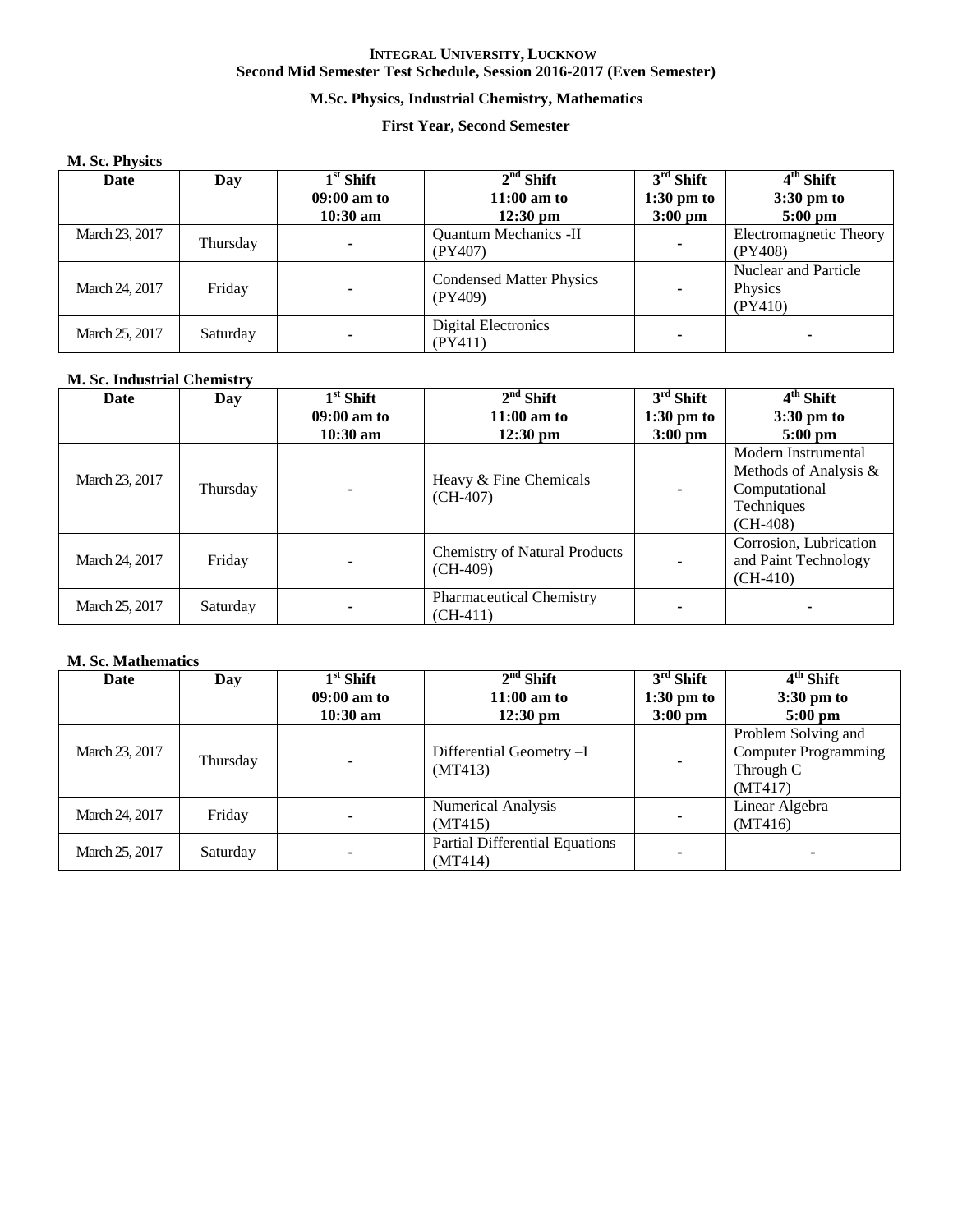### **M. Tech. Biotechnology, Bioinformatics, Production & Industrial Engineering, Electronics Circuit & System**

## **First Year, Second Semester (Full Time)**

| M. Tech. Biotechnology |          |                                          |                                            |                                                  |                                                                                                                                                             |  |  |
|------------------------|----------|------------------------------------------|--------------------------------------------|--------------------------------------------------|-------------------------------------------------------------------------------------------------------------------------------------------------------------|--|--|
| Date                   | Day      | $1st$ Shift<br>09:00 am to<br>$10:30$ am | $2nd$ Shift<br>$11:00$ am to<br>$12:30$ pm | $3rd$ Shift<br>$1:30 \text{ pm to}$<br>$3:00$ pm | $4th$ Shift<br>$3:30 \text{ pm}$ to<br>$5:00$ pm                                                                                                            |  |  |
| March 23, 2017         | Thursday |                                          | <b>Fermentation Technology</b><br>(BE507)  |                                                  | Downstream Processing<br>(BE508)                                                                                                                            |  |  |
| March 24, 2017         | Friday   |                                          | Genetic Engineering<br>(BE509)             |                                                  | Nano Biotechnology<br>(BE512)<br>Plant Cell Technology<br>(BE513)<br>Pharmaceutical<br>Biotechnology<br>(BE514)<br><b>Bioreactor Engineering</b><br>(BE515) |  |  |
| March 25, 2017         | Saturday |                                          | Enzyme Engineering<br>(BE510)              |                                                  |                                                                                                                                                             |  |  |

### **M. Tech. Bioinformatics**

| Date           | Day      | $1st$ Shift   | $2nd$ Shift                  | $3rd$ Shift          | 4 <sup>th</sup> Shift |
|----------------|----------|---------------|------------------------------|----------------------|-----------------------|
|                |          | $09:00$ am to | $11:00$ am to                | $1:30 \text{ pm}$ to | 3:30 pm to            |
|                |          | $10:30$ am    | $12:30 \text{ pm}$           | $3:00$ pm            | $5:00$ pm             |
| March 23, 2017 |          |               | <b>Biomolecular Modeling</b> |                      | Sequence Analysis     |
|                | Thursday |               | and Simukation               |                      | Phylogenetics         |
|                |          |               | (BE525)                      |                      | (BE528)               |
|                |          |               | Algorithms in Molecular      |                      |                       |
| March 24, 2017 | Friday   |               | <b>Biology</b>               |                      |                       |
|                |          |               | (BE526)                      |                      |                       |
|                |          |               | Database Management          |                      |                       |
| March 25, 2017 | Saturday |               | System                       |                      |                       |
|                |          |               | (CS513)                      |                      |                       |

### **M. Tech. Production & Industrial Engineering**

| Date           | Day      | $1st$ Shift   | $2nd$ Shift                                    | $3rd$ Shift          | 4 <sup>th</sup> Shift                      |
|----------------|----------|---------------|------------------------------------------------|----------------------|--------------------------------------------|
|                |          | $09:00$ am to | $11:00$ am to                                  | $1:30 \text{ pm}$ to | $3:30 \text{ pm}$ to                       |
|                |          | $10:30$ am    | $12:30 \text{ pm}$                             | $3:00 \text{ pm}$    | $5:00$ pm                                  |
| March 23, 2017 | Thursday | -             | <b>Work Science</b><br>(ME506)                 |                      | <b>Total Quality Management</b><br>(ME507) |
| March 24, 2017 | Friday   |               | Plant Layout & Material<br>Handling<br>(ME508) |                      |                                            |
| March 25, 2017 | Saturday |               | Production Engineering<br>(ME509)              |                      |                                            |

## **M. Tech. Electronics Circuit & System**

| Date           | Day      | $1st$ Shift   | $2nd$ Shift              | $3rd$ Shift       | 4 <sup>th</sup> Shift |
|----------------|----------|---------------|--------------------------|-------------------|-----------------------|
|                |          | $09:00$ am to | $11:00$ am to            | $1:30$ pm to      | $3:30 \text{ pm}$ to  |
|                |          | $10:30$ am    | $12:30 \text{ pm}$       | $3:00 \text{ pm}$ | $5:00$ pm             |
| March 23, 2017 |          |               | <b>VLSI</b> Design       |                   | Analog MOS Circuits   |
|                | Thursday |               | (EC506)                  |                   | (EC507)               |
| March 24, 2017 | Friday   |               | ASIC Design & FPGA       |                   |                       |
|                |          |               | (EC508)                  |                   |                       |
|                |          |               | Fault Modeling & Testing |                   |                       |
| March 25, 2017 | Saturday |               | of Electronics Circuits  |                   |                       |
|                |          |               | (EC509)                  |                   |                       |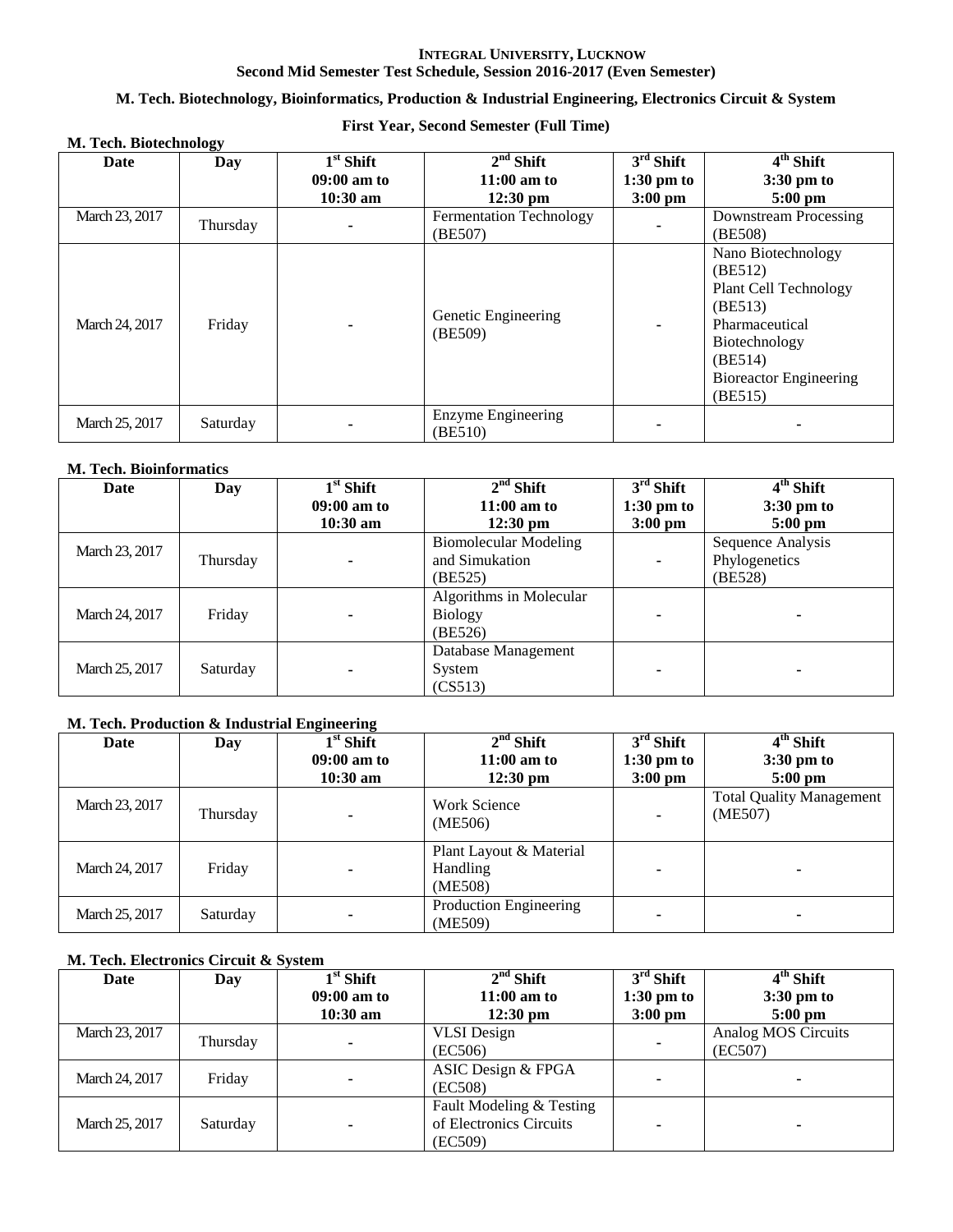### **M. Tech. Construction Technology & Management, Structural Engineering, Renewable Energy Technology,**

## **Computer Science & Engineering**

### **First Year, Second Semester (Full Time)**

### **M. Tech. Construction Technology & Management**

| Date           | Day      | $1st$ Shift | $2nd$ Shift                      | $3rd$ Shift  | $4th$ Shift          |
|----------------|----------|-------------|----------------------------------|--------------|----------------------|
|                |          | 09:00 am to | $11:00$ am to                    | $1:30$ pm to | $3:30 \text{ pm}$ to |
|                |          | $10:30$ am  | $12:30 \text{ pm}$               | $3:00$ pm    | $5:00$ pm            |
| March 23, 2017 |          |             | <b>Infrastructural Economics</b> |              | Corporate Law $\&$   |
|                | Thursday |             | & Finance                        |              | Arbitration          |
|                |          |             | (CE546)                          |              | (BM540)              |
|                |          |             | Quality & Safety                 |              |                      |
| March 24, 2017 | Friday   |             | Management in                    |              |                      |
|                |          |             | Construction                     |              |                      |
|                |          |             | (CE547)                          |              |                      |
|                |          |             | <b>Modern Construction</b>       |              |                      |
| March 25, 2017 | Saturday |             | Techniques                       |              |                      |
|                |          |             | (CE548)                          |              |                      |

### **M. Tech. Structural Engineering**

| Date           | Day      | $1st$ Shift<br>$09:00$ am to | $2nd$ Shift<br>$11:00$ am to                | $3rd$ Shift<br>$1:30 \text{ pm}$ to | $4th$ Shift<br>$3:30 \text{ pm}$ to                               |
|----------------|----------|------------------------------|---------------------------------------------|-------------------------------------|-------------------------------------------------------------------|
|                |          | $10:30$ am                   | $12:30 \text{ pm}$                          | $3:00 \text{ pm}$                   | $5:00 \text{ pm}$                                                 |
| March 23, 2017 | Thursday |                              | <b>Structural Dynamics</b><br>(CE510)       |                                     | Numerical Analysis and<br><b>Finite Element Method</b><br>(CE511) |
| March 24, 2017 | Friday   |                              | <b>Advanced Steel Structures</b><br>(CE512) |                                     |                                                                   |
| March 25, 2017 | Saturday |                              | Theory of Plates and Shell<br>(CE513)       |                                     |                                                                   |

### **M. Tech Renewable Energy Technology**

| Date           | Day      | $1st$ Shift   | $2nd$ Shift                                                                         | $3rd$ Shift       | $4th$ Shift                                         |
|----------------|----------|---------------|-------------------------------------------------------------------------------------|-------------------|-----------------------------------------------------|
|                |          | $09:00$ am to | $11:00$ am to                                                                       | $1:30$ pm to      | $3:30 \text{ pm}$ to                                |
|                |          | $10:30$ am    | $12:30 \text{ pm}$                                                                  | $3:00 \text{ pm}$ | $5:00 \text{ pm}$                                   |
| March 23, 2017 | Thursday |               | SPV Technology,<br><b>Emerging Trends and</b><br><b>Future Prospects</b><br>(EC521) |                   | <b>Energy Management and</b><br>Auditing<br>(ME541) |
| March 24, 2017 | Friday   |               | Wind Energy and Small<br><b>Hydropower Systems</b><br>(ME542)                       |                   |                                                     |

### **M. Tech. Computer Science & Engineering**

| Date           | Day      | $1st$ Shift   | $2nd$ Shift             | $3rd$ Shift  | 4 <sup>th</sup> Shift      |  |                      |
|----------------|----------|---------------|-------------------------|--------------|----------------------------|--|----------------------|
|                |          | $09:00$ am to | $11:00$ am to           | $1:30$ pm to | $3:30 \text{ pm}$ to       |  |                      |
|                |          | $10:30$ am    | $12:30 \text{ pm}$      | $3:00$ pm    | $5:00 \text{ pm}$          |  |                      |
| March 23, 2017 |          |               | <b>Advance Computer</b> |              | <b>Advance Distributed</b> |  |                      |
|                | Thursday |               | Architecture            | ٠            | <b>Operating System</b>    |  |                      |
|                |          |               | (CS522)                 | (CS520)      |                            |  |                      |
| March 24, 2017 |          |               |                         |              | Applied Data Mining and    |  | Software Testing and |
|                | Friday   |               | Warehousing             |              | <b>Quality Management</b>  |  |                      |
|                |          |               | (CS530)                 |              | (CS524)                    |  |                      |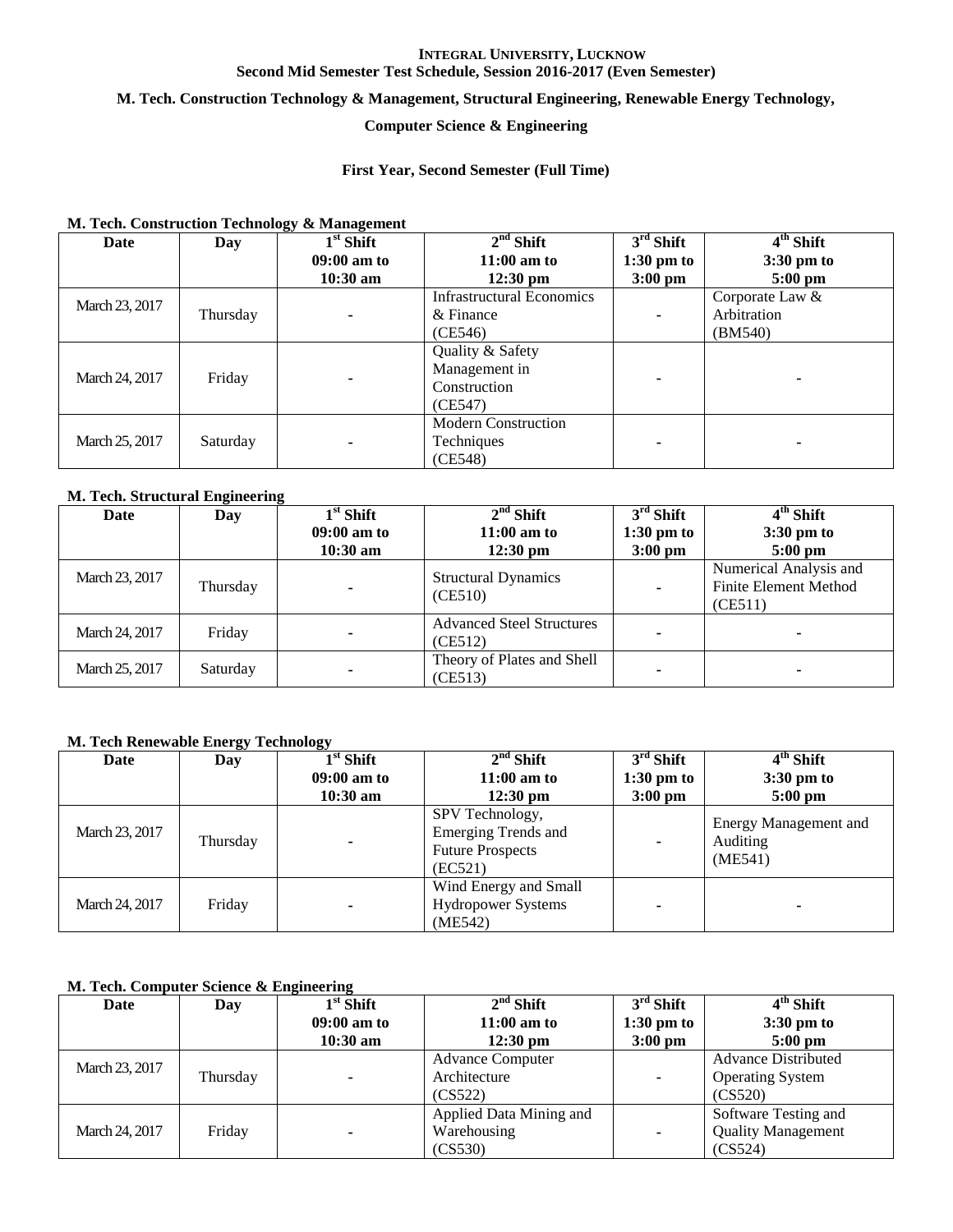### **Second Mid Semester Test Schedule, Session 2016-2017 (Even Semester)**

## **B.Tech.**

### **Second Year, Fourth Semester**

### **B.Tech. Electronics & Communication Engg. Group: EC**

| Date           | Day      | œ<br>$1st$ Shift               | $2nd$ Shift              | $3rd$ Shift            | $\overline{4}^{\text{th}}$ Shift |
|----------------|----------|--------------------------------|--------------------------|------------------------|----------------------------------|
|                |          | $09:00$ am to                  | $11:00$ am to            | $1:30$ pm to           | 3:30 pm to                       |
|                |          | $10:30 \text{ am}$             | $12:30 \text{ pm}$       | $3:00 \text{ pm}$      | $5:00$ pm                        |
| March 23, 2017 | Thursday | <b>Programming Concepts</b>    |                          | Digital Electronics    |                                  |
|                |          | (EC208)                        | $\overline{\phantom{a}}$ | (EC209)                |                                  |
|                |          |                                |                          | Measurement and        |                                  |
| March 24, 2017 | Friday   | Signals and Systems<br>(EC210) | ۰                        | Instruments            |                                  |
|                |          |                                |                          | (EC211)                |                                  |
|                |          | Semiconductor Material and     |                          | Management Concepts in |                                  |
| March 25, 2017 | Saturday | <b>Power Devices</b>           |                          | Engineering            |                                  |
|                |          | (EC212)                        |                          | (BM227)                |                                  |

### **B.Tech. Electrical Engineering. Group: Electrical**

| <b>Date</b>    | Day      | $\overline{1}^{\rm st}$ Shift      | $2nd$ Shift        | $3rd$ Shift                                                                                                                                               | $\overline{4}^{\text{th}}$ Shift |
|----------------|----------|------------------------------------|--------------------|-----------------------------------------------------------------------------------------------------------------------------------------------------------|----------------------------------|
|                |          | $09:00$ am to                      | $11:00$ am to      | $1:30$ pm to                                                                                                                                              | $3:30 \text{ pm}$ to             |
|                |          | $10:30$ am                         | $12:30 \text{ pm}$ | $3:00$ pm                                                                                                                                                 | $5:00$ pm                        |
| March 23, 2017 |          | <b>Electro Mechanical Energy</b>   |                    | <b>Electrical Measurement and</b>                                                                                                                         |                                  |
|                | Thursday | Conversion-II                      |                    | <b>Measuring Instruments</b>                                                                                                                              |                                  |
|                |          | (EE211)                            |                    | (EE209)                                                                                                                                                   |                                  |
| March 24, 2017 | Friday   | Signals System Analysis<br>(EE217) |                    | <b>Electrical Engineering</b><br>Materials<br>(EE221)<br>Probability Foundations for<br><b>Electrical Engineers</b><br>(EE222)<br>OOPS in C <sup>++</sup> |                                  |
|                |          | Numerical Analysis and             |                    | (CS205)                                                                                                                                                   |                                  |
| March 25, 2017 | Saturday | Applications<br>(EE213)            |                    | Disaster Management<br>(ES202)                                                                                                                            |                                  |

### **B.Tech. Computer Science & Engineering Group : CSE-1, CSE-2, CSE-3**

| Date           | Day      | $1st$ Shift                                                                                     | $2nd$ Shift        | $3rd$ Shift                     | 4 <sup>th</sup> Shift |
|----------------|----------|-------------------------------------------------------------------------------------------------|--------------------|---------------------------------|-----------------------|
|                |          | $09:00$ am to                                                                                   | $11:00$ am to      | $1:30$ pm to                    | $3:30 \text{ pm}$ to  |
|                |          | $10:30$ am                                                                                      | $12:30 \text{ pm}$ | $3:00$ pm                       | $5:00$ pm             |
| March 23, 2017 | Thursday | <b>Mathematical Analysis</b>                                                                    |                    | Computer Organization           |                       |
|                |          | (MT206)                                                                                         | $\blacksquare$     | (CS213)                         |                       |
| March 24, 2017 | Friday   | <b>Elective-II</b><br><b>Advance Computer</b><br>Programming<br>(CS214)<br>Core Java<br>(CS215) | $\blacksquare$     | Software Engineering<br>(CS211) |                       |
| March 25, 2017 | Saturday | Database Management<br>System<br>(CS212)                                                        | ۰                  | Disaster Management<br>(ES202)  |                       |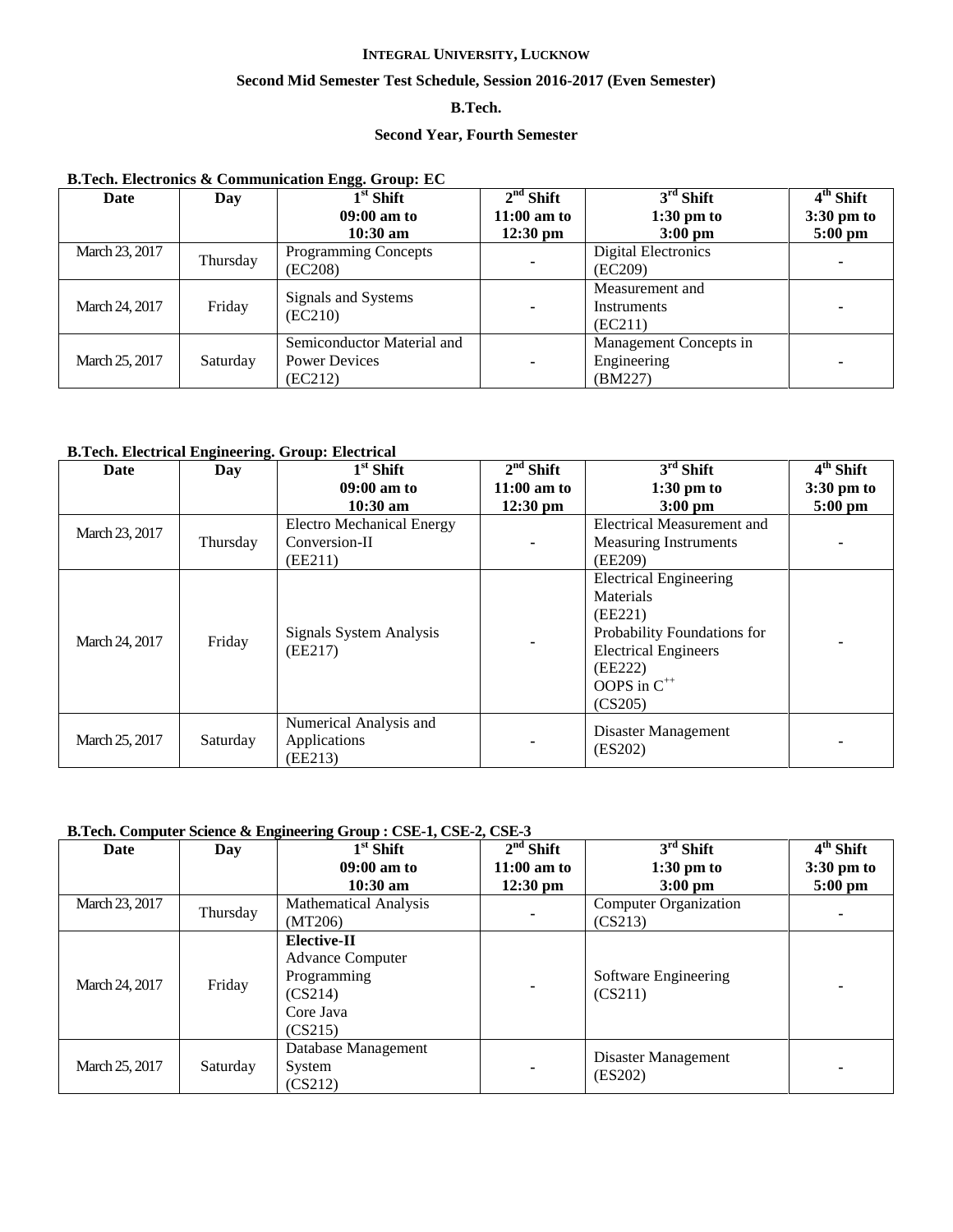### **Second Mid Semester Test Schedule, Session 2016-2017 (Even Semester)**

## **B.Tech.,**

### **Second Year, Fourth Semester**

## **B.Tech. Mechanical Engineering Group: ME-1, ME-2, ME-3**

| Date           | Day      | $1st$ Shift                                                                         | $2nd$ Shift        | $3rd$ Shift                                      | $\overline{4}^{\text{th}}$ Shift |
|----------------|----------|-------------------------------------------------------------------------------------|--------------------|--------------------------------------------------|----------------------------------|
|                |          | $09:00$ am to                                                                       | $11:00$ am to      | $1:30$ pm to                                     | $3:30 \text{ pm}$ to             |
|                |          | $10:30 \text{ am}$                                                                  | $12:30 \text{ pm}$ | $3:00$ pm                                        | $5:00$ pm                        |
| March 23, 2017 | Thursday | <b>Electric Machines</b><br>(EE223)<br>Laser Systems and<br>Applications<br>(EC219) | ۰                  | Kinematics of Machines<br>(ME207)                |                                  |
| March 24, 2017 | Friday   | Manufacturing Science-I<br>(ME208)                                                  | ۰                  | System and Automatic<br>Control<br>(EC217)       |                                  |
| March 25, 2017 | Saturday | Measurement, Metrology and<br>Control<br>(ME209)                                    | ۰                  | Cyber Law and Information<br>Security<br>(CS203) |                                  |

## **B.Tech. Civil Engineering Group: CE-1, CE-2, CE-3**

| Date           | Day      | $1st$ Shift                     | $2nd$ Shift        | $3rd$ Shift                | $4th$ Shift          |
|----------------|----------|---------------------------------|--------------------|----------------------------|----------------------|
|                |          | $09:00$ am to                   | $11:00$ am to      | $1:30 \text{ pm}$ to       | $3:30 \text{ pm}$ to |
|                |          | $10:30$ am                      | $12:30 \text{ pm}$ | $3:00 \text{ pm}$          | $5:00$ pm            |
| March 23, 2017 |          | <b>Computer based Numerical</b> |                    | Hydraulic and Hydraulic    |                      |
|                | Thursday | Tech.                           | ۰                  | Machines                   |                      |
|                |          | (MT205)                         |                    | (CE209)                    |                      |
| March 24, 2017 | Friday   | <b>Advance Surveying</b>        |                    | <b>Concrete Technology</b> |                      |
|                |          | (CE210)                         | ۰                  | (CE211)                    |                      |
|                |          | <b>Structure Analysis-I</b>     |                    | Cyber Law and Information  |                      |
| March 25, 2017 | Saturday | (CE212)                         |                    | Security                   |                      |
|                |          |                                 |                    | (CS203)                    |                      |

### **B.Tech. Biotechnology Group: BT**

| Date           | Day      | $1st$ Shift                     | $2nd$ Shift              | $3rd$ Shift                   | $4th$ Shift          |
|----------------|----------|---------------------------------|--------------------------|-------------------------------|----------------------|
|                |          | $09:00$ am to                   | $11:00$ am to            | $1:30$ pm to                  | $3:30 \text{ pm}$ to |
|                |          | $10:30$ am                      | $12:30$ pm               | $3:00$ pm                     | $5:00$ pm            |
| March 23, 2017 | Thursday | Immunology                      |                          | Enzymology                    |                      |
|                |          | (BE207)                         | ۰                        | (BE208)                       |                      |
|                |          | Molecular Biology               |                          | Introduction to               |                      |
| March 24, 2017 | Friday   | (BE209)                         | ۰                        | <b>Bioinformatics</b>         |                      |
|                |          |                                 |                          | (BE210)                       |                      |
|                |          |                                 |                          | <b>Plant Biochemistry</b>     |                      |
|                |          |                                 |                          | (BE213)                       |                      |
| March 25, 2017 | Saturday | <b>Heat Transfer Operations</b> |                          | <b>Clinical Biochemistry</b>  |                      |
|                |          | (ME222)                         | $\overline{\phantom{a}}$ | (BE214)                       |                      |
|                |          |                                 |                          | <b>Applied Thermodynamics</b> |                      |
|                |          |                                 |                          | (BE215)                       |                      |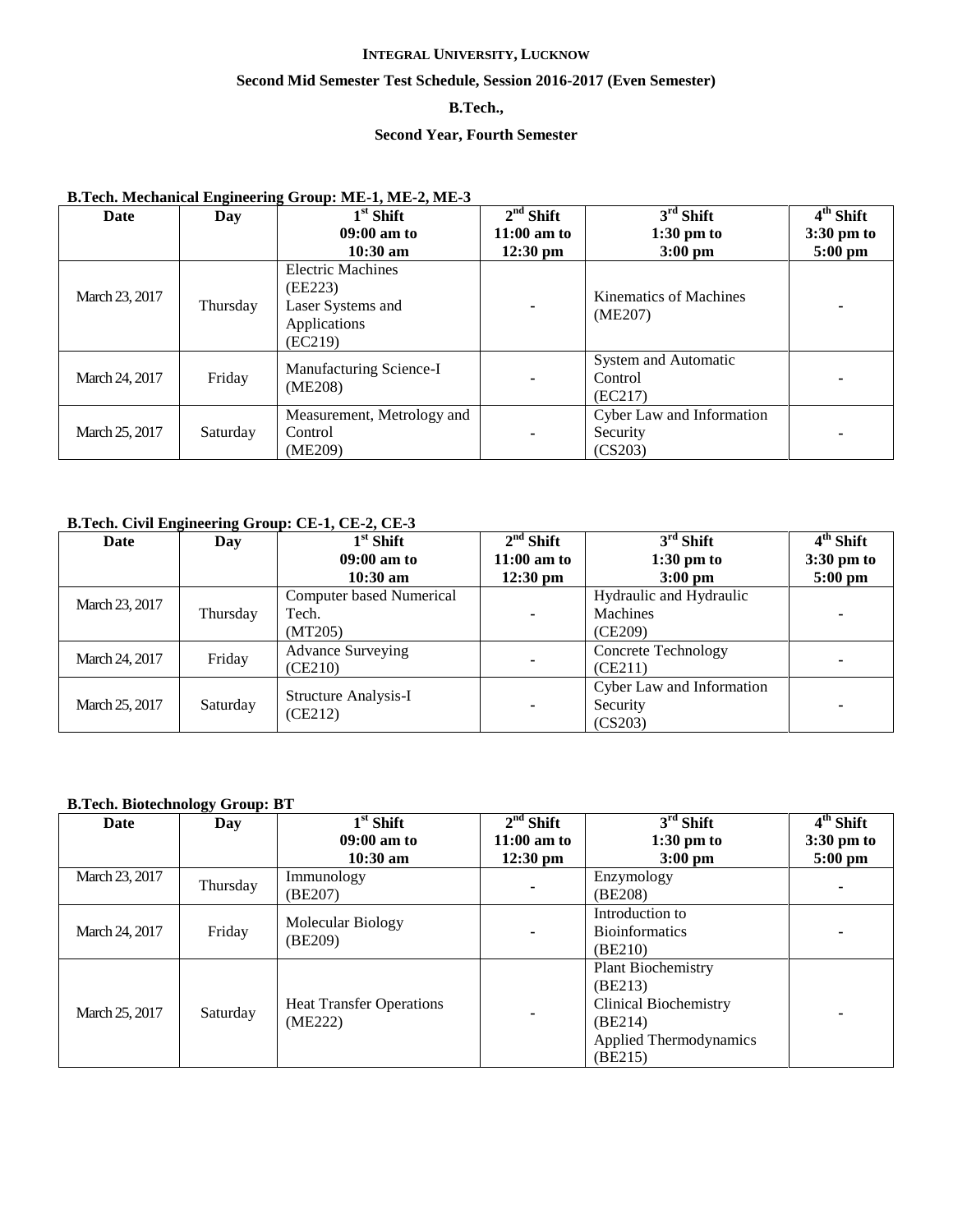## **Second Mid Semester Test Schedule, Session 2016-2017 (Even Semester)**

## **B.Tech., B.C.A., M.C.A.**

## **Second Year, Fourth Semester**

| <b>B.Tech. Food Technology Group: FT</b> |          |                                                          |                    |                                                              |             |  |  |
|------------------------------------------|----------|----------------------------------------------------------|--------------------|--------------------------------------------------------------|-------------|--|--|
| Date                                     | Day      | $1st$ Shift                                              | $2nd$ Shift        | $3rd$ Shift                                                  | $4th$ Shift |  |  |
|                                          |          | $09:00$ am to                                            | $11:00$ am to      | $1:30$ pm to                                                 | 3:30 pm to  |  |  |
|                                          |          | $10:30$ am                                               | $12:30 \text{ pm}$ | $3:00$ pm                                                    | $5:00$ pm   |  |  |
| March 23, 2017                           | Thursday | Food Informatics<br>(BE237)                              | $\blacksquare$     | Principles of Food<br>Preservation and Processing<br>(BE239) |             |  |  |
| March 24, 2017                           | Friday   | Foot Engineering-II<br>(BE238)                           | $\blacksquare$     | Dairy Technology<br>(BE242)                                  |             |  |  |
| March 25, 2017                           | Saturday | <b>Energy Utilization in Food</b><br>Industry<br>(BE240) | $\blacksquare$     | Industrial Fuels and Process<br>Calculations<br>(BE241)      |             |  |  |

### **B.C.A. Group: BCA-1, BCA-2, BCA-3**

| Date           | Day      | $\overline{1}^{\rm st}$ Shift                                                        | $2nd$ Shift        | $3rd$ Shift                                                                                         | 4 <sup>th</sup> Shift |
|----------------|----------|--------------------------------------------------------------------------------------|--------------------|-----------------------------------------------------------------------------------------------------|-----------------------|
|                |          | $09:00$ am to                                                                        | $11:00$ am to      | $1:30$ pm to                                                                                        | $3:30 \text{ pm}$ to  |
|                |          | $10:30$ am                                                                           | $12:30 \text{ pm}$ | $3:00$ pm                                                                                           | $5:00$ pm             |
| March 23, 2017 | Thursday | Elective-II<br><b>Discrete Mathematics</b><br>(CA208)<br>Data Compression<br>(CA209) |                    | Elective-III<br>Software Engg. And Project<br>Management<br>(CA210)<br>Software Security<br>(CA211) |                       |
| March 24, 2017 | Friday   | Computer Architecture and<br>Microprocessor<br>(CA212)                               |                    | <b>Operating System</b><br>(CA213)                                                                  |                       |
| March 25, 2017 | Saturday | Java Programming<br>(CA214)                                                          |                    |                                                                                                     |                       |

## **M.C.A.**

| Date           | Day      | $1st$ Shift                            | $2nd$ Shift        | $3rd$ Shift                                                                                  | $\overline{4}^{\text{th}}$ Shift |
|----------------|----------|----------------------------------------|--------------------|----------------------------------------------------------------------------------------------|----------------------------------|
|                |          | $09:00$ am to                          | $11:00$ am to      | $1:30$ pm to                                                                                 | 3:30 pm to                       |
|                |          | $10:30$ am                             | $12:30 \text{ pm}$ | $3:00 \text{ pm}$                                                                            | $5:00$ pm                        |
| March 23, 2017 | Thursday | Distributed System<br>$(IMCA-401)$     | $\blacksquare$     | Data Warehousing and Data<br>Mining<br>$IMCA-402(1)$<br>Cloud Computing<br>$IMCA-402(2)$     |                                  |
| March 24, 2017 | Friday   | Java Programming<br>$(IMCA-403)$       | ۰                  | Cryptography and Network<br>Security<br>$IMCA-404(1)$<br><b>ERP</b> Systems<br>$IMCA-404(2)$ |                                  |
| March 25, 2017 | Saturday | <b>Compiler Design</b><br>$(IMCA-405)$ | ۰                  | Computer Graphics and<br>Animation<br>$IMCA-406)$                                            |                                  |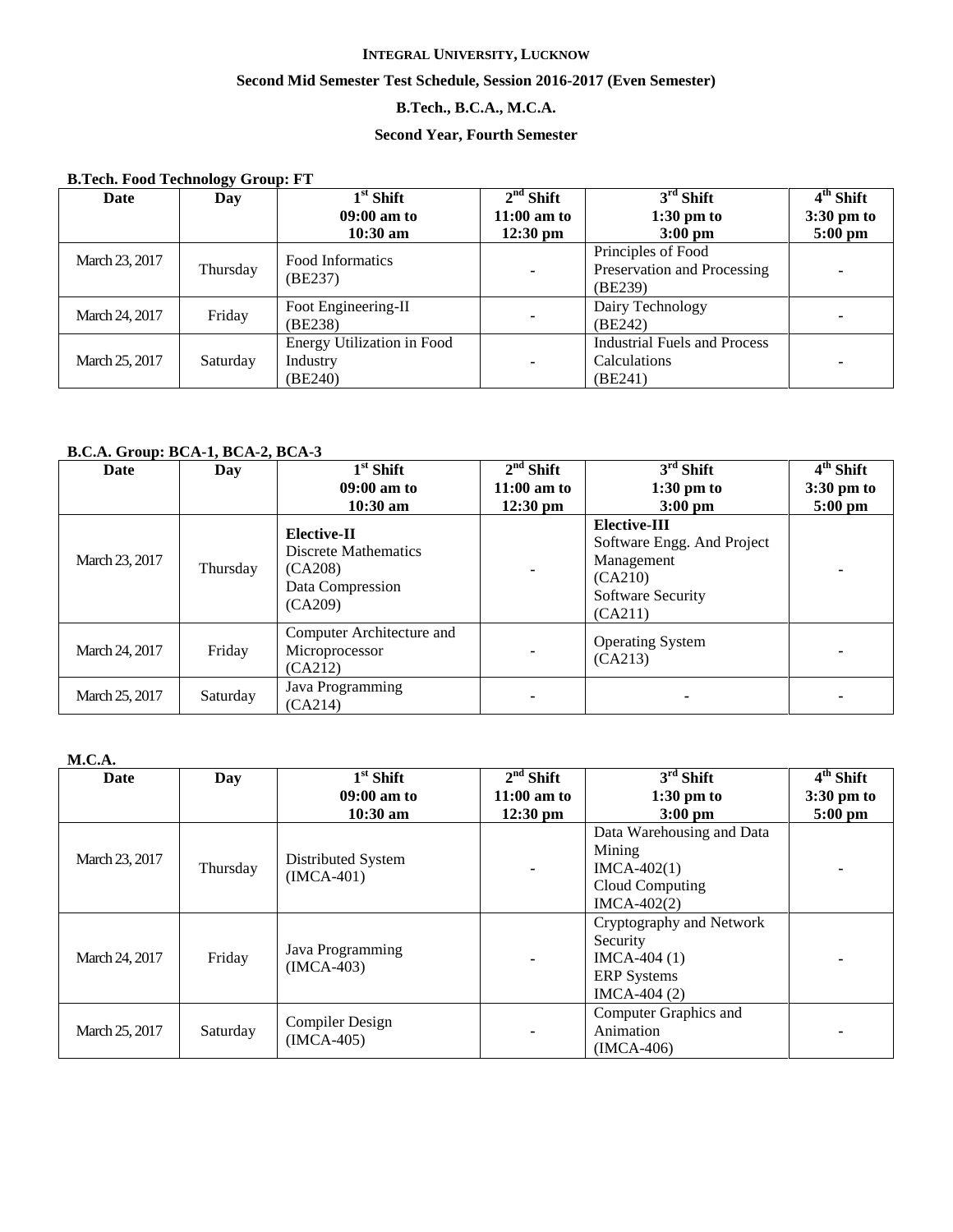## **Second Mid Semester Test Schedule, Session 2016-2017 (Even Semester) B.Sc., Biotechnology, Industrial Chemistry, M.Sc. Mathematics, MA English**

## **Second Year, Fourth Semester**

### **B.Sc. (Hons.) Industrial Chemistry**

| Date           | Day      | $1st$ Shift                            | $2nd$ Shift        | $3rd$ Shift                                  | $4th$ Shift |
|----------------|----------|----------------------------------------|--------------------|----------------------------------------------|-------------|
|                |          | $09:00$ am to                          | $11:00$ am to      | $1:30$ pm to                                 | 3:30 pm to  |
|                |          | $10:30$ am                             | $12:30 \text{ pm}$ | $3:00$ pm                                    | $5:00$ pm   |
| March 23, 2017 | Thursday | Polymer Technology<br>(CH208)          |                    | <b>Industrial Waste Treatment</b><br>(CH212) |             |
| March 24, 2017 | Friday   | Medicinal Drug<br>Chemistry<br>(CH209) |                    | Petrochemicals<br>(CH210)                    |             |
| March 25, 2017 | Saturday | Agrochemicals<br>(CH211)               |                    |                                              |             |

### **B.Sc. (Hons.) Biotechnology**

| Date           | Day      | $1st$ Shift                               | $2nd$ Shift        | $3rd$ Shift                                | 4 <sup>th</sup> Shift |
|----------------|----------|-------------------------------------------|--------------------|--------------------------------------------|-----------------------|
|                |          | $09:00$ am to                             | $11:00$ am to      | $1:30 \text{ pm}$ to                       | 3:30 pm to            |
|                |          | $10:30$ am                                | $12:30 \text{ pm}$ | $3:00 \text{ pm}$                          | $5:00 \text{ pm}$     |
| March 23, 2017 | Thursday | Immunology                                |                    | Molecular Biology -I                       |                       |
|                |          | (BS211)                                   |                    | (BS212)                                    |                       |
| March 24, 2017 | Friday   | Environmental<br>Biotechnology<br>(BS213) | ۰                  | <b>Industrial Biotechnology</b><br>(BS214) |                       |
| March 25, 2017 | Saturday | Food Biotechnology<br>(BS215)             |                    |                                            |                       |

## **M.Sc. Mathematics**

| Date           | Day      | $1st$ Shift   | $2nd$ Shift        | $3rd$ Shift                | 4 <sup>th</sup> Shift |
|----------------|----------|---------------|--------------------|----------------------------|-----------------------|
|                |          | $09:00$ am to | $11:00$ am to      | $1:30$ pm to               | $3:30 \text{ pm}$ to  |
|                |          | $10:30$ am    | $12:30 \text{ pm}$ | $3:00$ pm                  | $5:00$ pm             |
| March 23, 2017 | Thursday | Mechanics     | ۰                  | <b>Advanced Functional</b> |                       |
|                |          | (MT510)       |                    | Analysis (MT511)           |                       |
| March 25, 2017 | Saturday | Topology      |                    | Calculus of Variations     |                       |
|                |          | (MT512)       | ۰                  | (MT515)                    |                       |

### **M.A. English**

| $\bullet$<br>Date | Day      | $1st$ Shift                                      | $2nd$ Shift              | $3rd$ Shift                                          | $4th$ Shift          |
|-------------------|----------|--------------------------------------------------|--------------------------|------------------------------------------------------|----------------------|
|                   |          | $09:00$ am to                                    | $11:00$ am to            | $1:30 \text{ pm}$ to                                 | $3:30 \text{ pm}$ to |
|                   |          | $10:30$ am                                       | $12:30 \text{ pm}$       | $3:00 \text{ pm}$                                    | $5:00 \text{ pm}$    |
| March 23, 2017    | Thursday | New Literatures in English<br>(LN518)            | ۰                        | Feminist Literary Theory and<br>Criticism<br>(LN519) |                      |
| March 24, 2017    | Friday   | Literatures in English<br>Translation<br>(LN520) | $\overline{\phantom{a}}$ |                                                      |                      |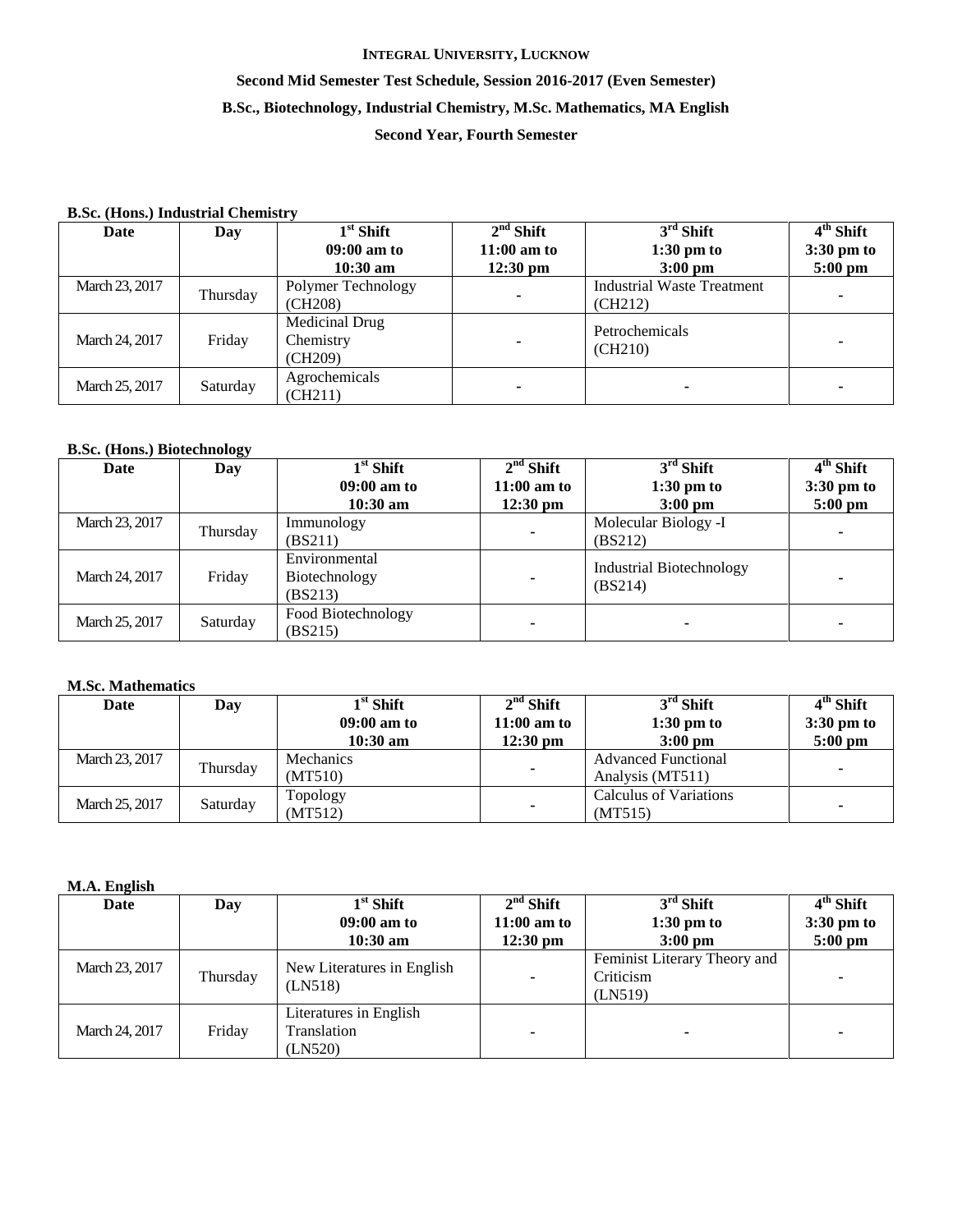## **M.Sc. Physics, Industrial Chemistry**

### **Second Year, Fourth Semester**

### **M.Sc. Physics**

| Date              | Day    | $1^{\rm st}$ Shift       | $2nd$ Shift          | $3rd$ Shift                |
|-------------------|--------|--------------------------|----------------------|----------------------------|
|                   |        | 09:00 am to              | $11:00$ am to        | $1:30 \text{ pm}$ to       |
|                   |        | $10:30$ am               | $12:30$ pm           | $3:00$ pm                  |
| February 17, 2017 |        | Physics Of Nanomaterials | <b>Laser Physics</b> | Renewable Energy Resources |
|                   | Friday | (PY509)                  | (PY512)              | (PY514)                    |

## **M.Sc. Industrial Chemistry**

| Date              | Day    | $1st$ Shift                          | $2nd$ Shift            |
|-------------------|--------|--------------------------------------|------------------------|
|                   |        | 09:00 am to                          | $1:30$ pm to           |
|                   |        | $10:30 \text{ am}$                   | $3:00$ pm              |
| February 17, 2017 | Friday | Intellectual Property Rights (CH508) | <b>Green Chemistry</b> |
|                   |        |                                      | (CH509)                |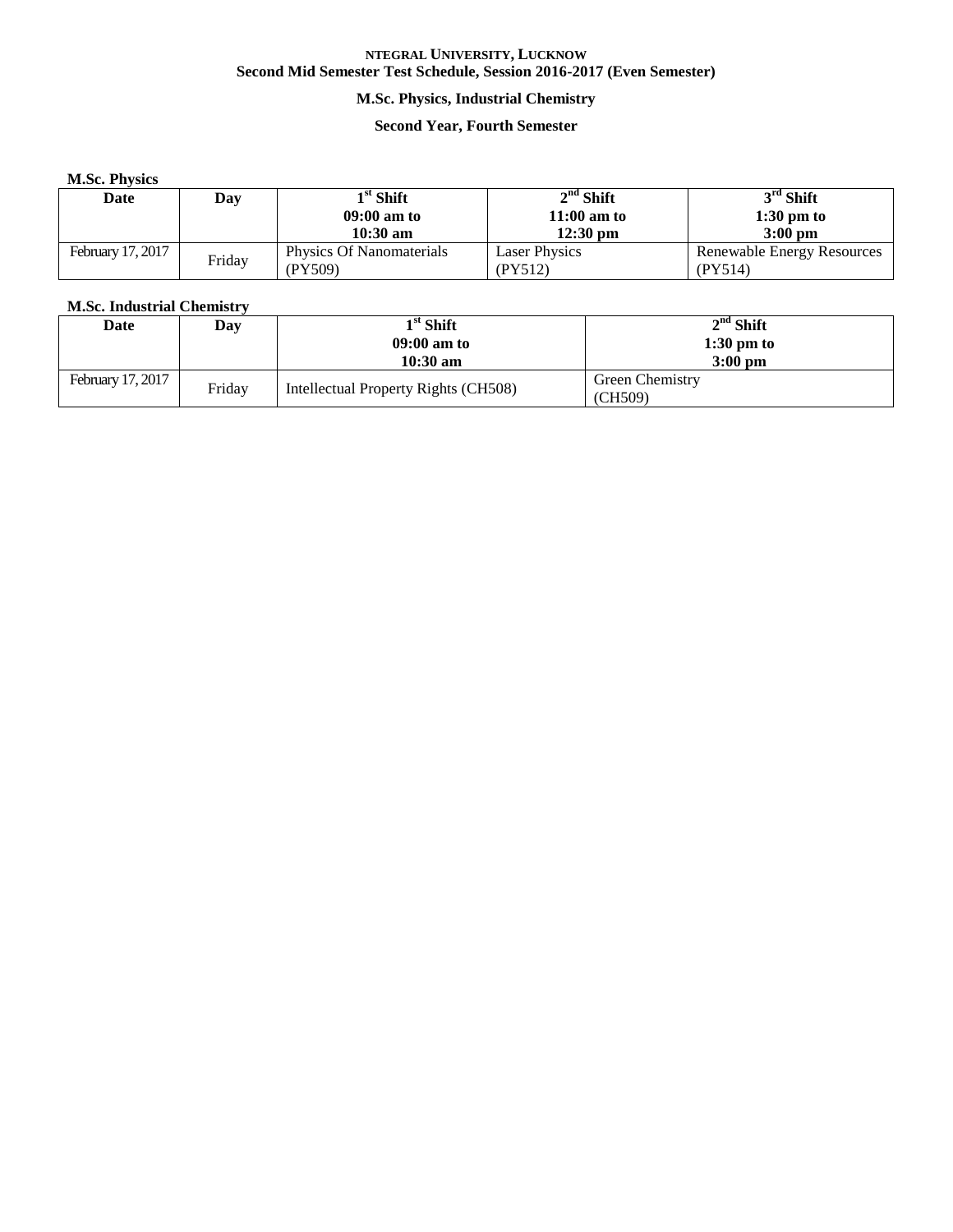### **Second Mid Semester Test Schedule, Session 2016-2017 (Even Semester)**

## **B.B.A., M.B.A., B.Com.**

## **Second Year, Fourth Semester**

### **B.B.A. Group: BBA-1, BBA-2**

| Date           | Day      | $1st$ Shift                                   | $2nd$ Shift              | $3rd$ Shift                           | $4th$ Shift |
|----------------|----------|-----------------------------------------------|--------------------------|---------------------------------------|-------------|
|                |          | $09:00$ am to                                 | $11:00$ am to            | $1:30$ pm to                          | 3:30 pm to  |
|                |          | $10:30$ am                                    | $12:30 \text{ pm}$       | $3:00 \text{ pm}$                     | $5:00$ pm   |
|                |          | <b>Essentials of Research</b>                 |                          | Principles of Financial               |             |
| March 23, 2017 | Thursday | Methodology                                   | ۰                        | Management                            |             |
|                |          | (BM218)                                       |                          | (BM219)                               |             |
| March 24, 2017 | Friday   | Consumer Behavior and<br>Decisions<br>(BM220) |                          | Commercial Law<br>(BM221)             |             |
| March 25, 2017 | Saturday | <b>Quality Management</b><br>(BM222)          | $\overline{\phantom{a}}$ | Basics of DBMS in Business<br>(CS201) |             |

### **M.B.A. Group: MBA-1, MBA-2**

| Date           | Day      | $1st$ Shift                                        | $2nd$ Shift        | $3rd$ Shift                                | 4 <sup>th</sup> Shift |
|----------------|----------|----------------------------------------------------|--------------------|--------------------------------------------|-----------------------|
|                |          | $09:00$ am to                                      | $11:00$ am to      | $1:30$ pm to                               | $3:30 \text{ pm}$ to  |
|                |          | $10:30$ am                                         | $12:30 \text{ pm}$ | $3:00$ pm                                  | $5:00 \text{ pm}$     |
| March 23, 2017 | Thursday | <b>Business Environment</b><br>(BM516)             | ۰                  | Entrepreneurship<br>Management<br>(BM517)  |                       |
| March 24, 2017 | Friday   | <b>Management Information</b><br>System<br>(BM518) | ۰                  | <b>Business Law</b><br>(BM519)             |                       |
| March 25, 2017 | Saturday | Strategic Management<br>(BM520)                    |                    | <b>Total Quality Management</b><br>(BM521) |                       |

### **B.Com. (Hons.) Group: B.Com-1, B.Com-2**

| Date           | Day      | $1st$ Shift                    | $2nd$ Shift                                                                                    | $3rd$ Shift               | $4th$ Shift          |
|----------------|----------|--------------------------------|------------------------------------------------------------------------------------------------|---------------------------|----------------------|
|                |          | $09:00$ am to                  | $11:00$ am to                                                                                  | $1:30$ pm to              | $3:30 \text{ pm}$ to |
|                |          | $10:30$ am                     | $12:30 \text{ pm}$                                                                             | $3:00 \text{ pm}$         | $5:00$ pm            |
| March 23, 2017 |          | Corporate Accounting           |                                                                                                | <b>Financial Auditing</b> |                      |
|                | Thursday | (BM207)                        |                                                                                                | (BM208)                   |                      |
|                |          | Business Psychology and        |                                                                                                | Introduction to Micro     |                      |
| March 24, 2017 | Friday   | Orgaizational Behaviour        | ۰                                                                                              | Economics                 |                      |
|                |          | (BM209)                        | $\blacksquare$<br>(BM210)<br>Introduction to E-Business<br>$\overline{\phantom{a}}$<br>(BM212) |                           |                      |
|                | Saturday | <b>Indian Financial System</b> |                                                                                                |                           |                      |
| March 25, 2017 |          | (BM211)                        |                                                                                                |                           |                      |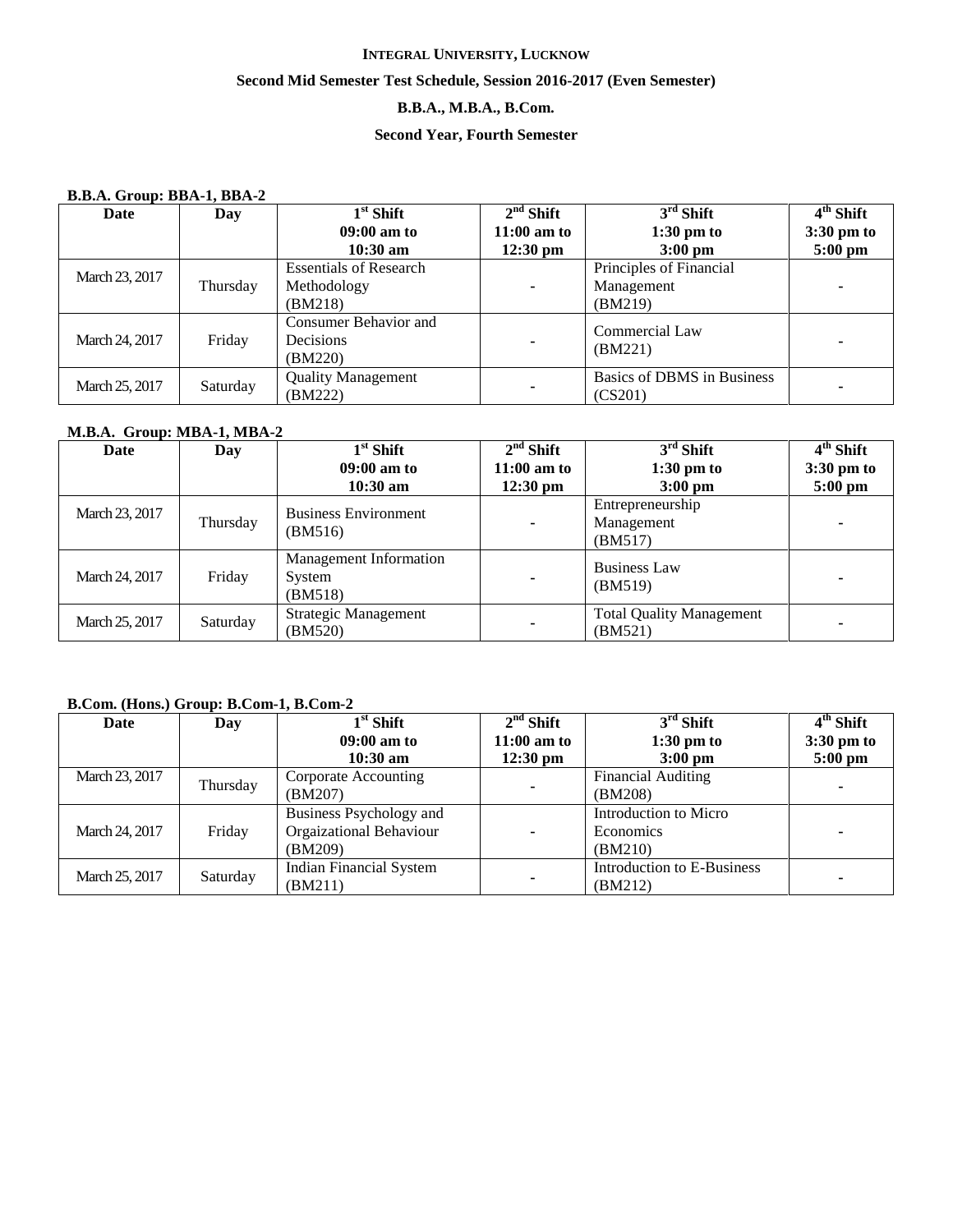### **B.Tech.**

## **Third Year, Sixth Semester**

| Date           | Day      | $1st$ Shift<br>$09:00$ am to<br>$10:30 \text{ am}$                         | $2nd$ Shift<br>$11:00$ am to<br>$12:30 \text{ pm}$ | $3rd$ Shift<br>$1:30$ pm to<br>$3:00 \text{ pm}$  | $4th$ Shift<br>$3:30 \text{ pm}$ to<br>$5:00 \text{ pm}$ |
|----------------|----------|----------------------------------------------------------------------------|----------------------------------------------------|---------------------------------------------------|----------------------------------------------------------|
| March 23, 2017 | Thursday | Nano Electronics<br>$(IEC-011)$<br>Analog System Processing<br>$(IEC-013)$ | -                                                  | <b>Wireless Communication</b><br>$(IEC-605)$      |                                                          |
| March 24, 2017 | Friday   | Digital Signal Processing<br>$(IEC-601)$                                   | ۰                                                  | Microprocessor $\&$<br>Application<br>$(IEC-603)$ |                                                          |
| March 25, 2017 | Saturday | Digital Communication<br>(IEC-602)                                         | $\overline{\phantom{a}}$                           | Microelectronics Technology<br>$(IEC-604)$        |                                                          |

## **B.Tech. Electronics & Communication Engg Group: EC-1, EC-2**

### **B.Tech. Electrical Engineering Group: Electrical**

| Date           | Day      | $1st$ Shift                      | $2nd$ Shift                             | $3rd$ Shift              | $4th$ Shift  |
|----------------|----------|----------------------------------|-----------------------------------------|--------------------------|--------------|
|                |          | $09:00$ am to                    | $11:00$ am to                           | $1:30$ pm to             | $3:30$ pm to |
|                |          | $10:30$ am                       | $12:30 \text{ pm}$                      | $3:00$ pm                | $5:00$ pm    |
| March 23, 2017 |          | <b>Industrial Management</b>     |                                         | Microprocessors and      |              |
|                | Thursday | $(HU-601)$                       | $\blacksquare$                          | Microcontrollers         |              |
|                |          |                                  |                                         | $(ICS-607)$              |              |
| March 24, 2017 | Friday   | <b>Communication Engineering</b> |                                         | <b>Power Electronics</b> |              |
|                |          | $(IEC-605)$                      | $\overline{\phantom{a}}$<br>$(IEN-601)$ |                          |              |
|                |          | Conventional and CAD of          |                                         | Power System-II          |              |
| March 25, 2017 | Saturday | <b>Electrical Machines</b>       | ۰                                       | $(IEE-601)$              |              |
|                |          | (IEE-602)                        |                                         |                          |              |

## **B.Tech. Electrical and Electronics Engg. Group: EN**

| Date           | Day      | $1st$ Shift                                      | $2nd$ Shift              | $3rd$ Shift                                            | $4th$ Shift |
|----------------|----------|--------------------------------------------------|--------------------------|--------------------------------------------------------|-------------|
|                |          | $09:00$ am to                                    | $11:00$ am to            | $1:30$ pm to                                           | 3:30 pm to  |
|                |          | $10:30$ am                                       | $12:30 \text{ pm}$       | $3:00$ pm                                              | $5:00$ pm   |
| March 23, 2017 | Thursday | <b>Industrial Management</b><br>$(HU-601)$       | $\blacksquare$           | Microprocessors and<br>Microcontrollers<br>$(ICS-607)$ |             |
| March 24, 2017 | Friday   | Analog and Digital<br>Communication<br>(IEC-609) | $\overline{\phantom{a}}$ | <b>Power Electronics</b><br>$(IEN-601)$                |             |
| March 25, 2017 | Saturday | Power System Analysis<br>$(IEN-602)$             | ۰                        | Power Distribution and<br>Automation<br>(IEN-603)      |             |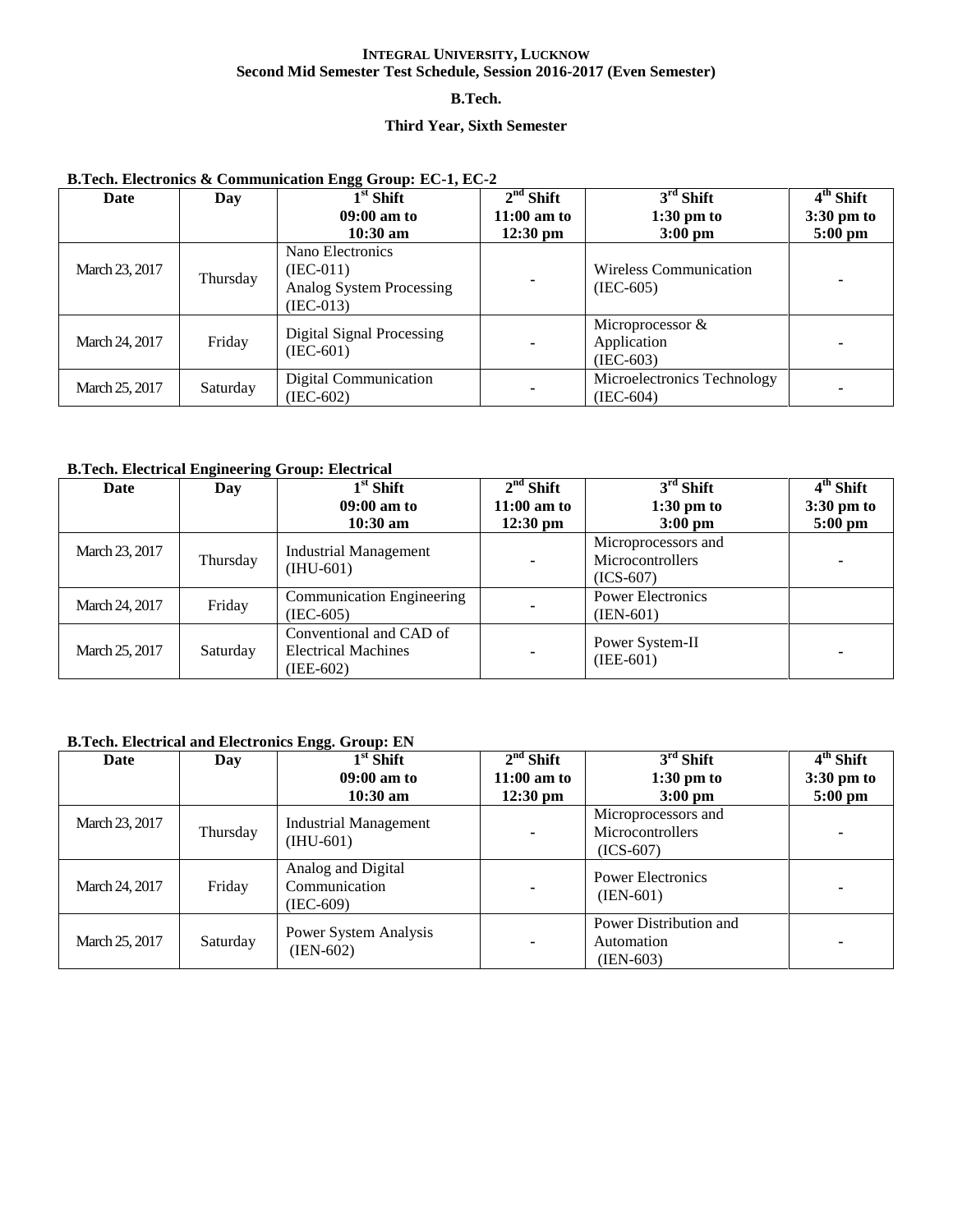### **B.Tech., B.C.A., M.C.A., B.B.A.**

### **Third Year, Sixth Semester**

| Date           | Day      | 88. ----F.<br>$1st$ Shift                                                                                                                                              | $2nd$ Shift                         | $3rd$ Shift                                 | $\overline{4^{th}}$ Shift         |
|----------------|----------|------------------------------------------------------------------------------------------------------------------------------------------------------------------------|-------------------------------------|---------------------------------------------|-----------------------------------|
|                |          | 09:00 am to<br>$10:30$ am                                                                                                                                              | $11:00$ am to<br>$12:30 \text{ pm}$ | $1:30$ pm to<br>$3:00$ pm                   | $3:30 \text{ pm}$ to<br>$5:00$ pm |
| March 23, 2017 | Thursday | Visual Programming<br>Techniques<br>$(ICS-601)$                                                                                                                        |                                     | <b>Computer Networks</b><br>$(ICS-602)$     |                                   |
| March 24, 2017 | Friday   | Open Source Software<br>Technologies<br>$(ICS-603)$                                                                                                                    |                                     | <b>Compiler Design</b><br>$(ICS-604)$       |                                   |
| March 25, 2017 | Saturday | <b>Elective-I</b><br>Storage Technologies and<br>Management<br>$(ICS-012)$<br><b>Graph Theory</b><br>$(ICS-013)$<br>Principles of Operation<br>Research<br>$(IMA-012)$ |                                     | <b>Computer Architecture</b><br>$(ICS-605)$ |                                   |

### **B.Tech. Computer Science & Engg. Group: CSE-1, CSE-2, CSE-3, CSE-4**

### **B.Tech. Mechanical Engineering Group: ME-1, ME-2, ME-3**

| Date           | Day      | $1st$ Shift               | $2nd$ Shift        | $3rd$ Shift               | $4th$ Shift |
|----------------|----------|---------------------------|--------------------|---------------------------|-------------|
|                |          | $09:00$ am to             | $11:00$ am to      | $1:30$ pm to              | 3:30 pm to  |
|                |          | $10:30$ am                | $12:30 \text{ pm}$ | $3:00$ pm                 | $5:00$ pm   |
| March 23, 2017 |          | <b>Operation Research</b> |                    | I.C. Engines              |             |
|                | Thursday | $(IME-601)$               |                    | $(IME-602)$               |             |
| March 24, 2017 | Friday   | Machine Design-II         |                    | <b>Fluid Machinery</b>    |             |
|                |          | $(IME-603)$               |                    | $(IME-604)$               |             |
|                |          |                           |                    | Six Sigma Methods,        |             |
|                |          | Refrigeration and Air     |                    | Approach and Applications |             |
| March 25, 2017 | Saturday | conditioning (IME-605)    | ۰                  | $(IEME-033)$              |             |
|                |          |                           |                    | Finete Element Mathod     |             |
|                |          |                           |                    | $(IEME-034)$              |             |

## **B.Tech. Civil Engineering Group: CE-1, CE-2, CE-3**

| Date           | Day      | $1st$ Shift                                                               | $2nd$ Shift                 | $3rd$ Shift                                                   | 4 <sup>th</sup> Shift   |
|----------------|----------|---------------------------------------------------------------------------|-----------------------------|---------------------------------------------------------------|-------------------------|
|                |          | $09:00$ am to<br>$10:30$ am                                               | $11:00$ am to<br>$12:30$ pm | $1:30 \text{ pm}$ to<br>$3:00$ pm                             | 3:30 pm to<br>$5:00$ pm |
| March 23, 2017 | Thursday | Environmental Engineering-I<br>$(ICE-601)$                                | ۰                           | Concrete Structure-II<br>$(ICE-602)$                          |                         |
| March 24, 2017 | Friday   | <b>Transportation Engineering-</b><br>П<br>$(ICE-603)$                    | ۰                           | Geotechnical Engineering-II<br>$(ICE-604)$                    |                         |
| March 25, 2017 | Saturday | Estimation, Evaluation and<br><b>Construction Management (ICE-</b><br>605 | $\blacksquare$              | Earth and Earth Retaining<br><b>Structures</b><br>$(ICE-606)$ |                         |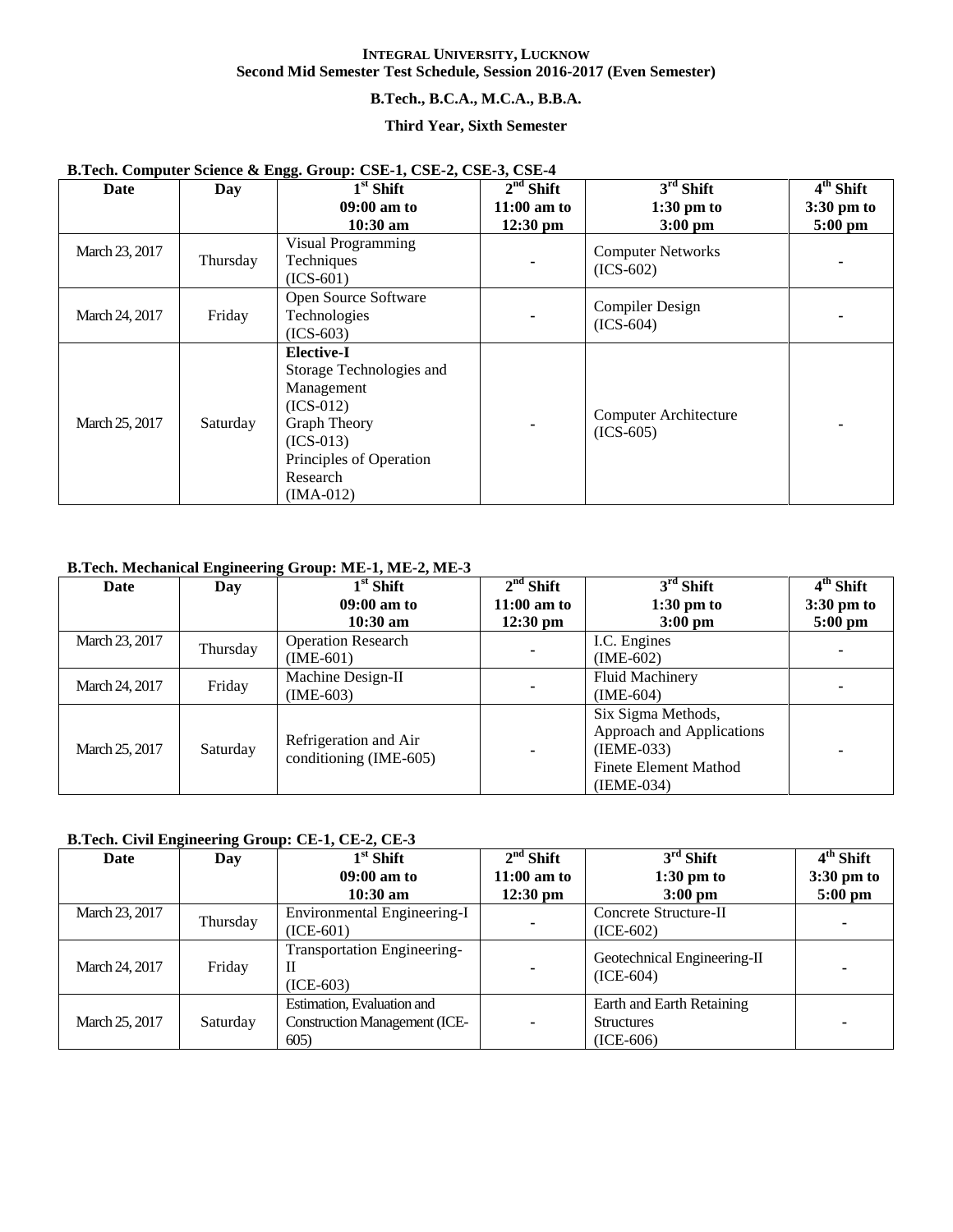## **B.Tech., B.C.A., B.B.A.**

### **Third Year, Sixth Semester**

| <b>B.Tech. Biotechnology Group: BT</b> |          |                               |                    |                            |             |  |  |  |
|----------------------------------------|----------|-------------------------------|--------------------|----------------------------|-------------|--|--|--|
| <b>Date</b>                            | Day      | $1st$ Shift                   | $2nd$ Shift        | $3rd$ Shift                | $4th$ Shift |  |  |  |
|                                        |          | $09:00$ am to                 | $11:00$ am to      | $1:30$ pm to               | 3:30 pm to  |  |  |  |
|                                        |          | $10:30$ am                    | $12:30 \text{ pm}$ | $3:00$ pm                  | $5:00$ pm   |  |  |  |
| March 23, 2017                         | Thursday | Bioinformatics -II            |                    | <b>Plant Biotechnology</b> |             |  |  |  |
|                                        |          | $(IBT-601)$                   |                    | $(IBT-602)$                |             |  |  |  |
| March 24, 2017                         | Friday   | Fermentation Biotechnology    |                    | Mass Transfer Operation II |             |  |  |  |
|                                        |          | $(IBT-603)$                   | $\blacksquare$     | $(IBT-604)$                |             |  |  |  |
|                                        |          | Industrial Economics.         |                    |                            |             |  |  |  |
| March 25, 2017                         | Saturday | Principles of Management $\&$ |                    | Genetics                   |             |  |  |  |
|                                        |          | <b>IPR</b>                    | $\blacksquare$     | $(IBT-606)$                |             |  |  |  |
|                                        |          | $(IBT-605)$                   |                    |                            |             |  |  |  |

### **B.Tech. Food Technology Group: FT**

| Date           | Day      | $1st$ Shift                     | $2nd$ Shift        | $3rd$ Shift           | $4th$ Shift       |
|----------------|----------|---------------------------------|--------------------|-----------------------|-------------------|
|                |          | $09:00$ am to                   | $11:00$ am to      | $1:30 \text{ pm}$ to  | 3:30 pm to        |
|                |          | $10:30 \text{ am}$              | $12:30 \text{ pm}$ | $3:00$ pm             | $5:00 \text{ pm}$ |
| March 23, 2017 |          | <b>Bakery and Confectionary</b> |                    | Novel Food Processing |                   |
|                | Thursday | Technology                      |                    | Technologies          |                   |
|                |          | $(FT-601)$                      |                    | $(FT-602)$            |                   |
|                |          | Food Packaging Technology       |                    | Food Additives and    |                   |
| March 24, 2017 | Friday   | (FT-603)                        |                    | Ingredients           |                   |
|                |          |                                 |                    | $(FT-604)$            |                   |
|                |          | Food Equipment Design and       |                    | Food Biotechnology    |                   |
| March 25, 2017 | Saturday | Process Modelling               |                    | $(FT-606)$            |                   |
|                |          | $(FT-605)$                      |                    |                       |                   |

#### **B.C.A.**

| Date           | Day      | $1st$ Shift             | $2nd$ Shift        | $3rd$ Shift                   | $4th$ Shift          |
|----------------|----------|-------------------------|--------------------|-------------------------------|----------------------|
|                |          | $09:00$ am to           | $11:00$ am to      | $1:30 \text{ pm}$ to          | $3:30 \text{ pm}$ to |
|                |          | $10:30$ am              | $12:30 \text{ pm}$ | $3:00 \text{ pm}$             | $5:00 \text{ pm}$    |
| March 23, 2017 |          | .NET Framework with VB. |                    | Computer Graphics and         |                      |
|                | Thursday | <b>NET</b>              | ۰                  | Multimedia Application        |                      |
|                |          | $(IBCA-601)$            |                    | $(IBCA-602)$                  |                      |
|                |          | Cyber Law and Internet  |                    | <b>Management Information</b> |                      |
| March 24, 2017 | Friday   | Security                | $\blacksquare$     | System                        |                      |
|                |          | $(IBCA-603)$            |                    | $(IBCA-604)$                  |                      |

#### **B.B.A.**

| Date           | Day      | $1st$ Shift                                                     | $2nd$ Shift        | $3rd$ Shift                                 | $4th$ Shift       |
|----------------|----------|-----------------------------------------------------------------|--------------------|---------------------------------------------|-------------------|
|                |          | $09:00$ am to                                                   | $11:00$ am to      | $1:30 \text{ pm}$ to                        | $3:30$ pm to      |
|                |          | $10:30$ am                                                      | $12:30 \text{ pm}$ | $3:00 \text{ pm}$                           | $5:00 \text{ pm}$ |
| March 23, 2017 |          | Corporate Strategy                                              |                    | Entrepreneurship                            |                   |
|                | Thursday | $(BBA-601)$                                                     | ۰                  | $(BBA-602)$                                 |                   |
| March 24, 2017 | Friday   | Service Marketing                                               |                    | Labour Laws                                 |                   |
|                |          | (BBA-603)                                                       | ۰                  | $(BBA-604)$                                 |                   |
| March 25, 2017 | Saturday | <b>Banking and Working</b><br>Capital Management<br>$(BBA-605)$ | $\blacksquare$     | <b>Environmental Science</b><br>$(BBA-607)$ |                   |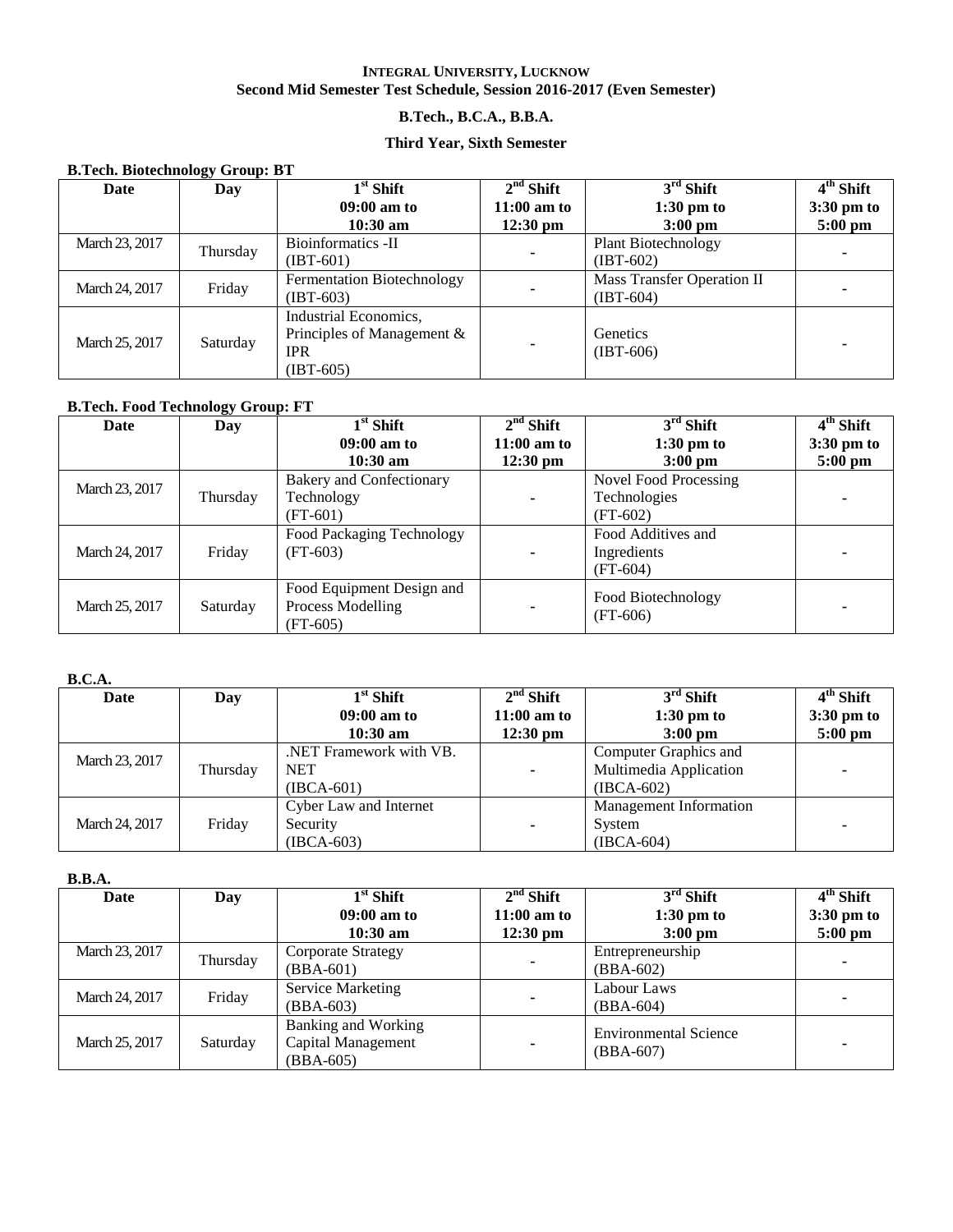### **B.Com., B.Sc. Biotechnology, Industrial Chemistry**

### **Third Year, Sixth Semester**

### **B.Com. (Hons.)**

| Date           | Day      | $1st$ Shift                    | $2nd$ Shift   | $3rd$ Shift                   | $4th$ Shift          |
|----------------|----------|--------------------------------|---------------|-------------------------------|----------------------|
|                |          | $09:00$ am to                  | $11:00$ am to | $1:30$ pm to                  | $3:30 \text{ pm}$ to |
|                |          | $10:30$ am                     | $12:30$ pm    | $3:00$ pm                     | $5:00$ pm            |
| March 23, 2017 | Thursday | <b>Insurance Management</b>    |               | Security Analysis             |                      |
|                |          | (BCH-601)                      |               | $(BCH-602)$                   |                      |
|                |          | <b>International Business</b>  |               | <b>Management Information</b> |                      |
| March 24, 2017 | Friday   | $(BCH-603)$                    |               | System                        |                      |
|                |          |                                |               | $(BCH-604)$                   |                      |
|                |          |                                |               | Organizational Development    |                      |
|                |          | <b>Industrial Relation</b>     |               | $BCH-606$ (H)                 |                      |
|                |          | $BCH-605$ (H)                  |               | International Marketing       |                      |
| March 25, 2017 | Saturday | <b>Marketing Communication</b> |               | Management                    |                      |
|                |          | $BCH-605$ (M)                  |               | $BCH-606(M)$                  |                      |
|                |          | Capital and Mani Market        |               | Investment Decision and       |                      |
|                |          | $BCH-605$ (F)                  |               | Portfolio Management          |                      |
|                |          |                                |               | $BCH-606$ (F)                 |                      |

### **B.Sc. (HONS) Biotechnology**

| Date           | Day      | $1st$ Shift                         | $2nd$ Shift   | $3rd$ Shift          | $4th$ Shift |
|----------------|----------|-------------------------------------|---------------|----------------------|-------------|
|                |          | $09:00$ am to                       | $11:00$ am to | $1:30 \text{ pm}$ to | 3:30 pm to  |
|                |          | $10:30$ am                          | $12:30$ pm    | $3:00 \text{ pm}$    | $5:00$ pm   |
| March 23, 2017 | Thursday | <b>Bioinformatics</b>               |               |                      |             |
|                |          | $(BS-601)$                          | ۰             |                      | ۰           |
|                |          | Entrepreneurship                    |               |                      |             |
| March 24, 2017 | Friday   | Development                         |               |                      | -           |
|                |          | $(BS-602)$                          |               |                      |             |
| March 25, 2017 | Saturday | Applied Biotechnology<br>$(BS-603)$ |               |                      |             |

### **B.Sc. (HONS) Industrial Chemistry**

| Date           | Day      | $1st$ Shift<br>$09:00$ am to<br>$10:30$ am      | $2nd$ Shift<br>$11:00$ am to<br>$12:30 \text{ pm}$ | $3rd$ Shift<br>$1:30$ pm to<br>$3:00 \text{ pm}$ | $4th$ Shift<br>$3:30$ pm to<br>$5:00$ pm |
|----------------|----------|-------------------------------------------------|----------------------------------------------------|--------------------------------------------------|------------------------------------------|
| March 23, 2017 | Thursday | Analytical Techniques -II<br>$(BIC-601)$        |                                                    |                                                  |                                          |
| March 24, 2017 | Friday   | Food Chemistry &<br>Processing<br>$(BIC-602)$   |                                                    |                                                  |                                          |
| March 25, 2017 | Saturday | <b>Chemical Process Industry</b><br>$(BIC-603)$ |                                                    |                                                  |                                          |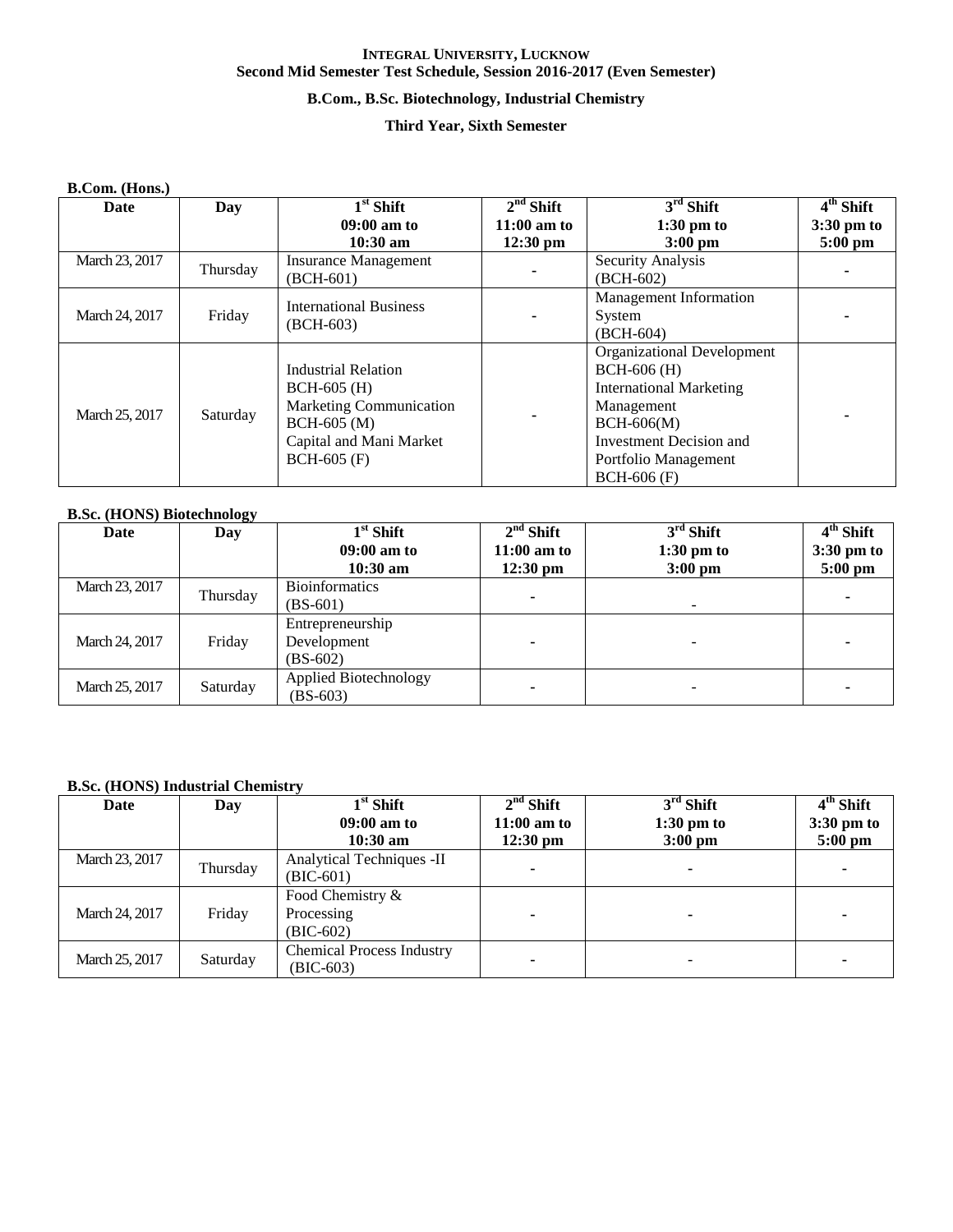## **Second Mid Semester Test Schedule, Session 2016-2017 (Even Semester)**

## **B.Tech.**

## **Fourth Year, Eighth Semester**

## **B.Tech. Electronics & Communication Engg Group: EC-1, EC-2**

| Date           | Day      | $1st$ Shift | $\overline{2}^{\rm nd}$ Shift   | $3rd$ Shift          | $\overline{4^{th}}$ Shift     |
|----------------|----------|-------------|---------------------------------|----------------------|-------------------------------|
|                |          | 09:00 am to | $11:00$ am to                   | $1:30 \text{ pm}$ to | $3:30 \text{ pm}$ to          |
|                |          | $10:30$ am  | $12:30$ pm                      | $3:00$ pm            | $5:00$ pm                     |
| March 23, 2017 |          |             | Radar and Satellite             |                      | Data Communication            |
|                | Thursday |             | Communication                   |                      | <b>Network</b>                |
|                |          |             | $(IEC-801)$                     |                      | $(IEC-802)$                   |
|                |          |             |                                 |                      | <b>Elective-IV</b>            |
|                |          |             |                                 |                      | <b>Information and Coding</b> |
|                |          |             | Solar Energy &                  |                      | $(IEC-041)$                   |
| March 24, 2017 | Friday   |             | Entrepreneurship                |                      | Digital System Design Using   |
|                |          |             | $(IEC-803)$                     |                      | <b>VHDL</b>                   |
|                |          |             |                                 |                      | $(IEC-042)$                   |
|                |          |             |                                 |                      | Filter Design (IEC-043)       |
|                |          |             | Elective-III                    |                      |                               |
|                |          |             | <b>Consumer Electronics</b>     |                      |                               |
|                |          |             | $(IEC-031)$                     |                      |                               |
| March 25, 2017 | Saturday |             | Spread Spectrum                 |                      |                               |
|                |          |             | Communication                   |                      |                               |
|                |          |             | $(IEC-032)$                     |                      |                               |
|                |          |             | <b>Wireless Sensor Networks</b> |                      |                               |
|                |          |             | $(IEC-035)$                     |                      |                               |

## **B.Tech. Electrical and Electronics Engg. Group: EN**

| <b>Date</b>    | <b>Day</b> | $1st$ Shift | $2nd$ Shift                                                                                                                                                                                                                                                               | $3rd$ Shift  | 4 <sup>th</sup> Shift                                                                                                                                                                                                                                                  |
|----------------|------------|-------------|---------------------------------------------------------------------------------------------------------------------------------------------------------------------------------------------------------------------------------------------------------------------------|--------------|------------------------------------------------------------------------------------------------------------------------------------------------------------------------------------------------------------------------------------------------------------------------|
|                |            | 09:00 am to | $11:00$ am to                                                                                                                                                                                                                                                             | $1:30$ pm to | 3:30 pm to                                                                                                                                                                                                                                                             |
|                |            | 10:30 am    | 12:30 pm                                                                                                                                                                                                                                                                  | $3:00$ pm    | 5:00 pm                                                                                                                                                                                                                                                                |
| March 23, 2017 | Thursday   |             | <b>Static Electric Drives</b><br>$(IEN-801)$                                                                                                                                                                                                                              |              | <b>DSP</b> and its Application in<br><b>Electrical System</b><br>$(IEN-802)$                                                                                                                                                                                           |
| March 24, 2017 | Friday     |             | <b>Electrical System Design</b><br>$(IEN-803)$                                                                                                                                                                                                                            |              | <b>Elective-III</b><br>Applications of Power<br><b>Electronics to Power Systems</b><br>$(IEN-031)$<br>High Voltage DC<br>Transmission<br>$(IEN-032)$<br><b>Fuzzy Systems</b><br>$(IEN-033)$<br>Modeling and Simulation of<br><b>Electrical Machines</b><br>$(IEN-034)$ |
| March 25, 2017 | Saturday   |             | <b>Elective-II</b><br><b>Power Plant Instrumentation</b><br>$(IEN-021)$<br><b>Renewable Power Generation</b><br><b>Sources</b><br>$(IEN-022)$<br><b>Advance Power System</b><br>Protection<br>(IEN023)<br>Introduction to Artificial Neural<br><b>Network</b><br>(IEN024) |              |                                                                                                                                                                                                                                                                        |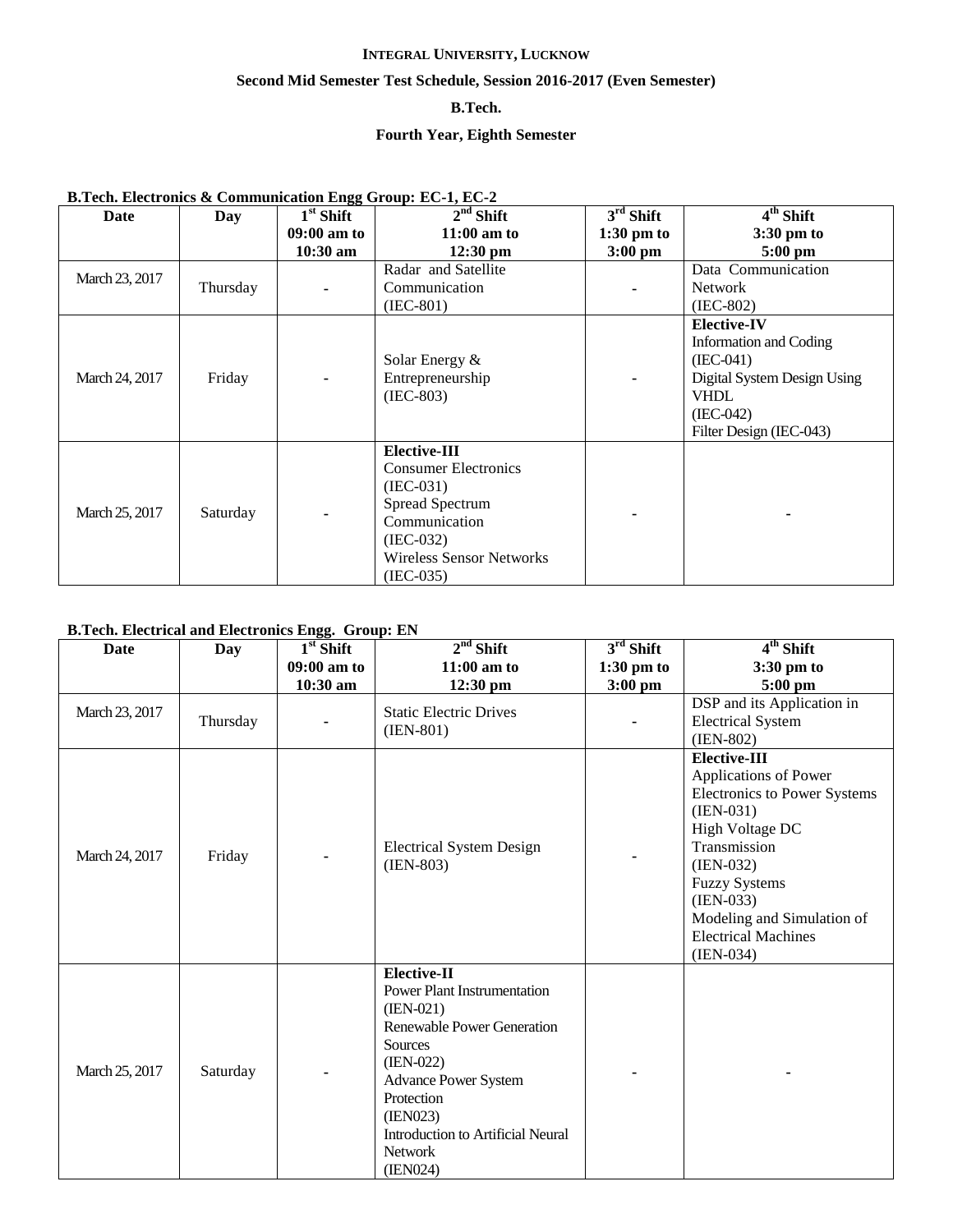### **B.Tech.**

## **Fourth Year, Eighth Semester**

| <b>B.Tech. Electrical Engineering Group: Electrical</b> |          |             |                                                                                                                                                                                                     |                      |                                                                                                                                                                                                                       |  |  |
|---------------------------------------------------------|----------|-------------|-----------------------------------------------------------------------------------------------------------------------------------------------------------------------------------------------------|----------------------|-----------------------------------------------------------------------------------------------------------------------------------------------------------------------------------------------------------------------|--|--|
| Date                                                    | Day      | $1st$ Shift | $2nd$ Shift                                                                                                                                                                                         | $3rd$ Shift          | $\overline{4^{th}}$ Shift                                                                                                                                                                                             |  |  |
|                                                         |          | 09:00 am to | $11:00$ am to                                                                                                                                                                                       | $1:30 \text{ pm}$ to | 3:30 pm to                                                                                                                                                                                                            |  |  |
|                                                         |          | $10:30$ am  | $12:30 \text{ pm}$                                                                                                                                                                                  | $3:00 \text{ pm}$    | $5:00 \text{ pm}$                                                                                                                                                                                                     |  |  |
| March 23, 2017                                          | Thursday |             | DSP and Its Applications<br>$(IEC-809)$                                                                                                                                                             |                      | <b>Electric Drives</b><br>$(IEE-801)$                                                                                                                                                                                 |  |  |
| March 24, 2017                                          | Friday   |             | Flexible AC Transmission<br><b>Systems</b><br>$(IEE-802)$                                                                                                                                           |                      | <b>Power Plant Instrumentation</b><br>$(IEN-021)$<br><b>EHVAC &amp; EHVDC</b><br>Transmission<br>$(IEE-021)$<br><b>Advance Power Electronics</b><br>(IEE022)<br><b>Energy Resources and</b><br>Technology<br>(IEE023) |  |  |
| March 25, 2017                                          | Saturday |             | ANN and Fuzzy Logic System<br>(IEE031)<br>Utilization of Electrical Energy<br>and Traction<br>$(IEE-032)$<br>Power System Dynamics<br>$(IEE-033)$<br>Industrial Automation and<br>Control (IEE-034) |                      |                                                                                                                                                                                                                       |  |  |

### **B.Tech. Computer Science & Engg. Group: CSE-1, CSE-2, CSE-3, CSE-4**

| Date           | Day      | $1st$ Shift | $2nd$ Shift                                                                                                                     | $3rd$ Shift  | $\overline{4^{th}}$ Shift                                     |
|----------------|----------|-------------|---------------------------------------------------------------------------------------------------------------------------------|--------------|---------------------------------------------------------------|
|                |          | 09:00 am to | $11:00$ am to                                                                                                                   | $1:30$ pm to | $3:30 \text{ pm}$ to                                          |
|                |          | $10:30$ am  | $12:30$ pm                                                                                                                      | $3:00$ pm    | $5:00$ pm<br>Fuzzy Logic and Neural                           |
| March 23, 2017 | Thursday |             | Data Warehousing and Data<br>Mining (IIT-801)                                                                                   |              | <b>Network</b><br>$(ICS-801)$                                 |
| March 24, 2017 | Friday   |             | Elective-III<br>Mobile Computing<br>$(ICS-031)$<br>Cloud Computing<br>$(III-031)$<br>Advanced Concepts of TCP/IP<br>$(ICS-032)$ |              | <b>Elective-IV</b><br><b>Real Time Systems</b><br>$(ICS-041)$ |
| March 25, 2017 | Saturday |             | <b>Elective-V</b><br>Advance Concepts in<br>Database System<br>$(ICS-051)$<br><b>Pattern Recognition</b><br>$(III-051)$         |              |                                                               |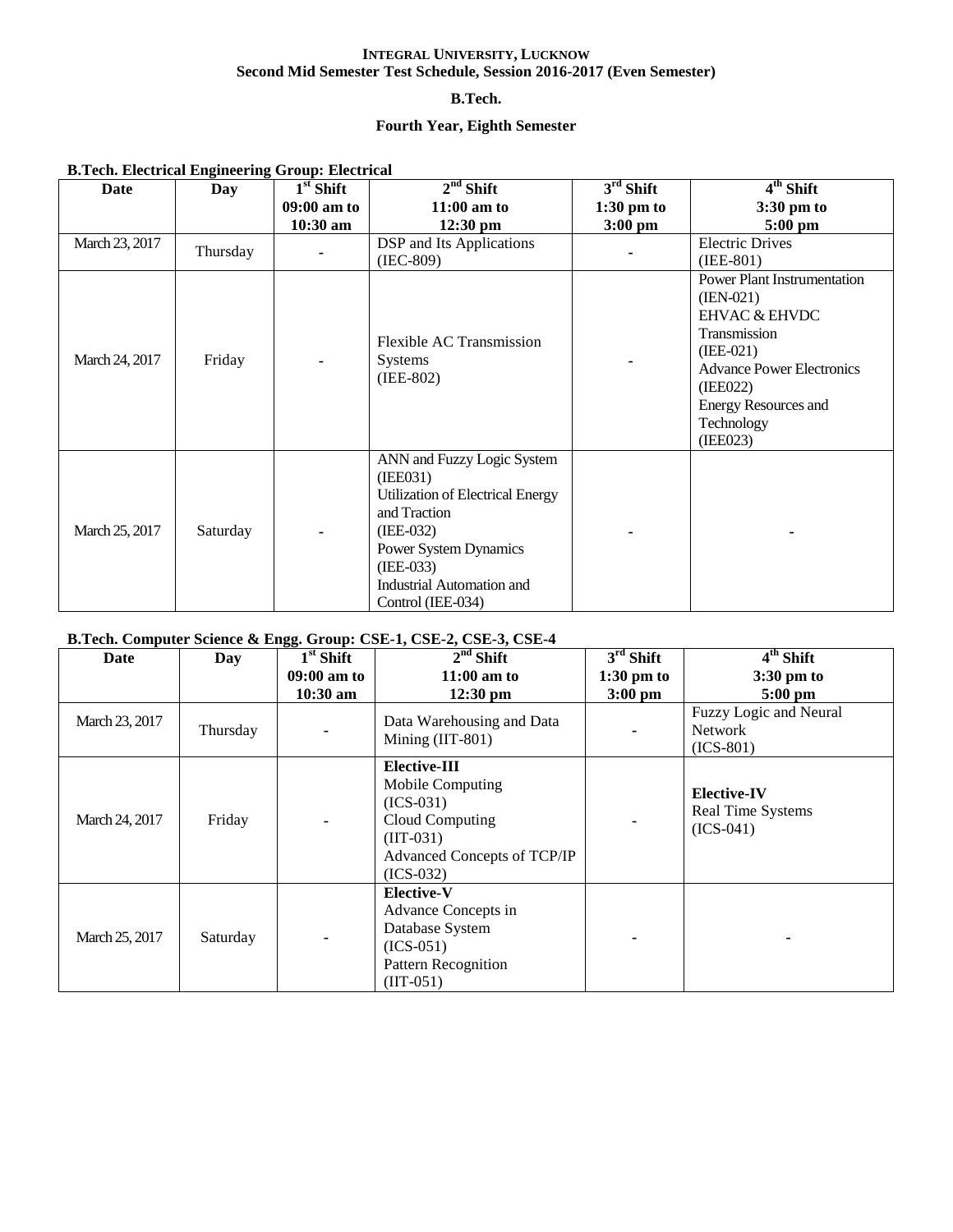### **Second Mid Semester Test Schedule, Session 2016-2017 (Even Semester)**

## **B.Tech.**

## **Fourth Year, Eighth Semester**

**B.Tech. Information Technology Group: IT**

| Date           | ອຸ<br>Day | $1st$ Shift   | $2nd$ Shift               | $3rd$ Shift              | $4th$ Shift                |
|----------------|-----------|---------------|---------------------------|--------------------------|----------------------------|
|                |           | $09:00$ am to | $11:00$ am to             | $1:30 \text{ pm}$ to     | $3:30 \text{ pm}$ to       |
|                |           | $10:30$ am    | $12:30 \text{ pm}$        | $3:00$ pm                | $5:00$ pm                  |
| March 23, 2017 |           |               | Data Warehousing and Data |                          | Human Computer Interaction |
|                | Thursday  |               | Mining                    |                          | $(III-802)$                |
|                |           |               | $(III-801)$               |                          |                            |
|                |           |               | <b>Elective-III</b>       |                          | <b>Elective-IV</b>         |
| March 24, 2017 | Friday    | ۰             | Cloud Computing           | $\blacksquare$           | Real Time System           |
|                |           |               | $(III-031)$               |                          | $(ICS-041)$                |
|                |           |               | <b>Elective-V</b>         |                          |                            |
| March 25, 2017 | Saturday  |               | Data Compression          | $\overline{\phantom{a}}$ |                            |
|                |           |               | $(III-053)$               |                          |                            |

## **B.Tech. Mechanical Entineering Group: ME-1, ME-2**

| Date           | Day      | $1st$ Shift   | $2nd$ Shift                            | $3rd$ Shift          | 4 <sup>th</sup> Shift                                                                                                           |
|----------------|----------|---------------|----------------------------------------|----------------------|---------------------------------------------------------------------------------------------------------------------------------|
|                |          | $09:00$ am to | $11:00$ am to                          | $1:30 \text{ pm}$ to | $3:30 \text{ pm}$ to                                                                                                            |
|                |          | $10:30$ am    | $12:30 \text{ pm}$                     | $3:00$ pm            | $5:00$ pm                                                                                                                       |
| March 23, 2017 | Thursday |               | <b>Power Plant Engineering</b>         |                      | Mechanical System Design                                                                                                        |
|                |          |               | $(IME-801)$                            |                      | $(IME-802)$                                                                                                                     |
| March 24, 2017 | Friday   |               | Project Management<br>$(IME-803)$      |                      | Elective-II<br>Non Conventional Energy<br><b>Resources and Utilization</b><br>$(IEME-053)$<br>Automatic Control<br>$(IEME-056)$ |
| March 25, 2017 | Saturday |               | Non Destructive Testing<br>$(IME-804)$ | $\blacksquare$       | Elective-III<br>Industrial Ergonomics<br>$(IEME-063)$                                                                           |

### **B.Tech. Civil Engineering Group: CE-1, CE-2**

| Date           | Day      | $1st$ Shift   | $2nd$ Shift                                                           | $3rd$ Shift          | $4th$ Shift                                                                                                 |
|----------------|----------|---------------|-----------------------------------------------------------------------|----------------------|-------------------------------------------------------------------------------------------------------------|
|                |          | $09:00$ am to | $11:00$ am to                                                         | $1:30 \text{ pm}$ to | $3:30$ pm to                                                                                                |
|                |          | $10:30$ am    | $12:30 \text{ pm}$                                                    | $3:00 \text{ pm}$    | $5:00$ pm                                                                                                   |
|                |          |               |                                                                       |                      | Water Resources Engineering-                                                                                |
| March 23, 2017 | Thursday |               | Earthquake Resistant Design                                           |                      | H                                                                                                           |
|                |          |               | $(ICE-801)$                                                           |                      | $(ICE-802)$                                                                                                 |
| March 24, 2017 | Friday   |               | Non-Destructive Testing<br>$(ICE-803)$                                |                      | Elective-II<br><b>Advance Foundation Design</b><br>$(ICE-021)$<br><b>Traffic Engineering</b><br>$(ICE-023)$ |
| March 25, 2017 | Saturday |               | Elective-III<br>Environmental Pollution and<br>Control<br>$(ICE-032)$ |                      | <b>Elective-IV</b><br>Plastic Design and Steel<br>Structure (ICE-042)<br>Open Channel Flow<br>$(ICE-043)$   |